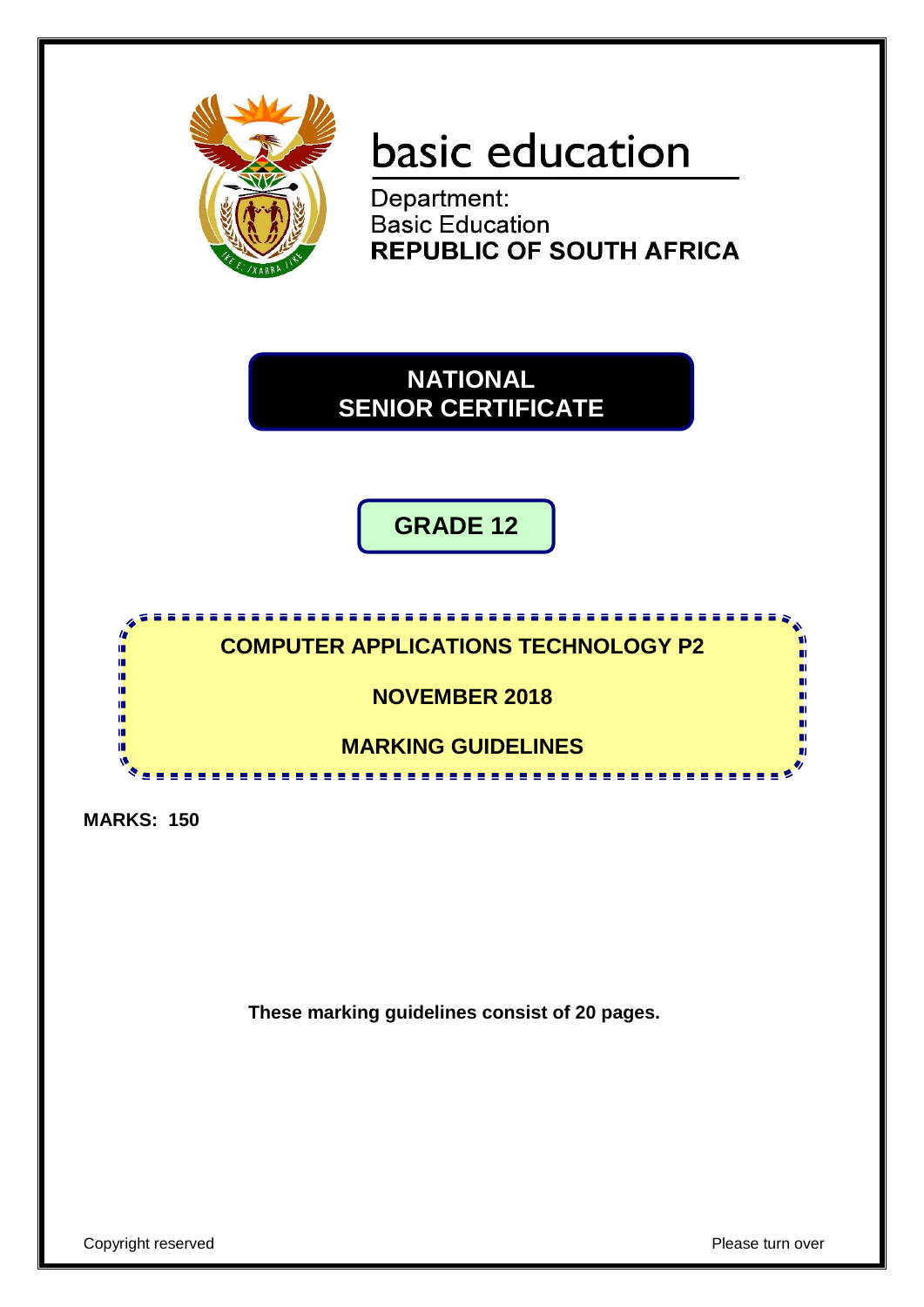#### **SUGGESTIONS AND RECOMMENDATIONS TO MARKERS**

- Revisit the questions and the marking guideline frequently during the marking session.
- It is advisable to read the question frequently (and re-read) together with the candidate's response to check that it correlates, so that you are not misled by the candidate's statements/answers.
- Be careful not to focus on keywords or general statements, but rather read the entire answer. If in doubt, read the entire answer and then the question paper and the marking guideline.
	- o Ask yourself or your senior marker if the response could ΄fit΄ into the marking guideline before allocating the correct marks to the candidate.
	- o Accept correct answers that are opposite to the answers in the marking guidelines, e.g. the marking guideline states 'slow' and the learner responds with 'not fast'.
- Beware of overlapping answers to a specific question. In general, ONE mark is awarded per fact.
- Do NOT choose answers on the candidate's behalf. Where a question requires a candidate to LIST, GIVE, NAME or STATE: mark the first number of instances required, e.g. the first TWO facts if the candidate presents a list of say FIVE facts and only two facts were required.
- All other answers must be regarded as a single unit.

| <b>QUESTION I. MULTIFLE-CHUICE</b> |              |  |   |      | QUESTION 2. MATCHING ITEMS |                   |  |
|------------------------------------|--------------|--|---|------|----------------------------|-------------------|--|
| 1.1                                | B            |  |   | 2.1  |                            |                   |  |
| 1.2                                | A            |  | 1 | 2.2  | E                          |                   |  |
| 1.3                                | D            |  | 1 | 2.3  |                            |                   |  |
| 1.4                                | $\mathsf{C}$ |  | 1 | 2.4  | P                          |                   |  |
| 1.5                                | B            |  | 1 | 2.5  | $\mathsf C$                | ✔                 |  |
| 1.6                                | C/D          |  | 1 | 2.6  | H                          | ✔                 |  |
| 1.7                                | A            |  | 1 | 2.7  | D                          |                   |  |
| 1.8                                | B            |  | 1 | 2.8  | A                          |                   |  |
| 1.9                                | $\mathsf C$  |  |   | 2.9  | R                          |                   |  |
| 1.10                               | $\mathsf{C}$ |  | 1 | 2.10 | N                          |                   |  |
| <b>Total: [10]</b>                 |              |  |   |      |                            | <b>Total: [10</b> |  |
|                                    |              |  |   |      |                            |                   |  |

#### **SECTION A**

#### **QUESTION 1: MULTIPLE-CHOICE QUESTION 2: MATCHING ITEMS**

| 1 | 2.10 | N            | $\checkmark$ | 1 |
|---|------|--------------|--------------|---|
| 1 | 2.9  | R            | ✓            | 1 |
| 1 | 2.8  | A            | $\checkmark$ | 1 |
| 1 | 2.7  | D            | ✓            | 1 |
| 1 | 2.6  | H            | ✔            | 1 |
| 1 | 2.5  | $\mathsf{C}$ | ✓            | 1 |
| 1 | 2.4  | P            | ✓            | 1 |
| 1 | 2.3  | L            | ✓            | 1 |
| 1 | 2.2  | E            | ✓            | 1 |
| 1 | 2.1  | Τ            | ✓            | 1 |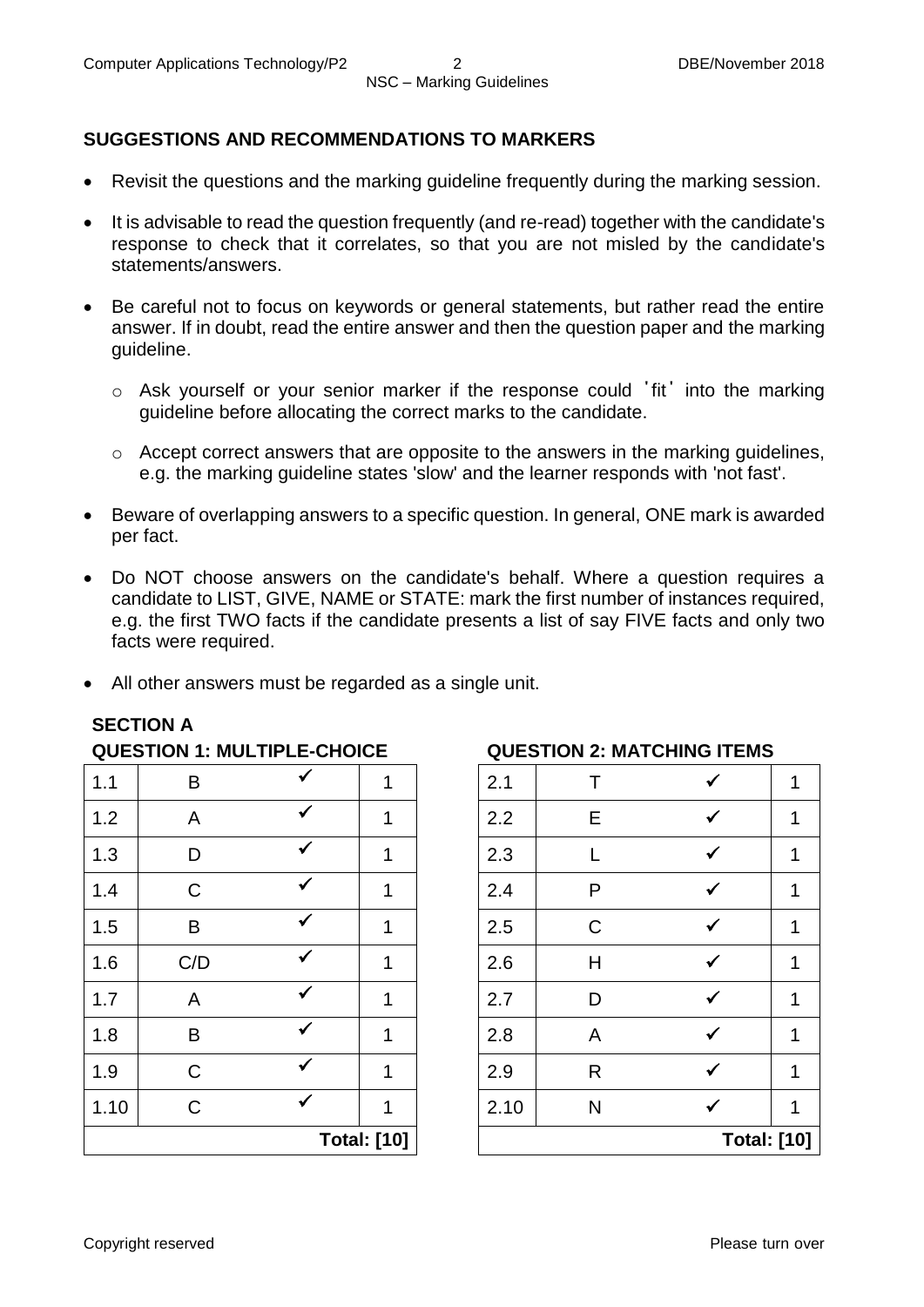#### **QUESTION 3: TRUE/FALSE ITEMS**

*(Note to marker: In Question 3.1, 3.3, and 3.4 candidates need to provide both the word 'False' and the correct term, e.g. motherboard, in order to get the mark.)*

| 3.1 | False – System $\checkmark$ / Operating system                                                                                   |     |
|-----|----------------------------------------------------------------------------------------------------------------------------------|-----|
| 3.2 | True $\checkmark$                                                                                                                |     |
| 3.3 | False – Ransomware√                                                                                                              |     |
|     | (Note to marker: Accept a valid example of a type of ransomware,<br>e.g. Wannacry, etc.)                                         |     |
| 3.4 | False – Crowd funding $\sqrt{C}$ rowd sourcing                                                                                   |     |
|     | (Note to marker: Also accept Social fundraising/Peer-to-peer<br>fundraising OR a valid example of a crowd funding platform, e.g. |     |
|     | Kickstarter, Indiegogo, etc.)                                                                                                    |     |
| 3.5 | $True\checkmark$                                                                                                                 |     |
|     |                                                                                                                                  | [5] |

**TOTAL SECTION A: [25]**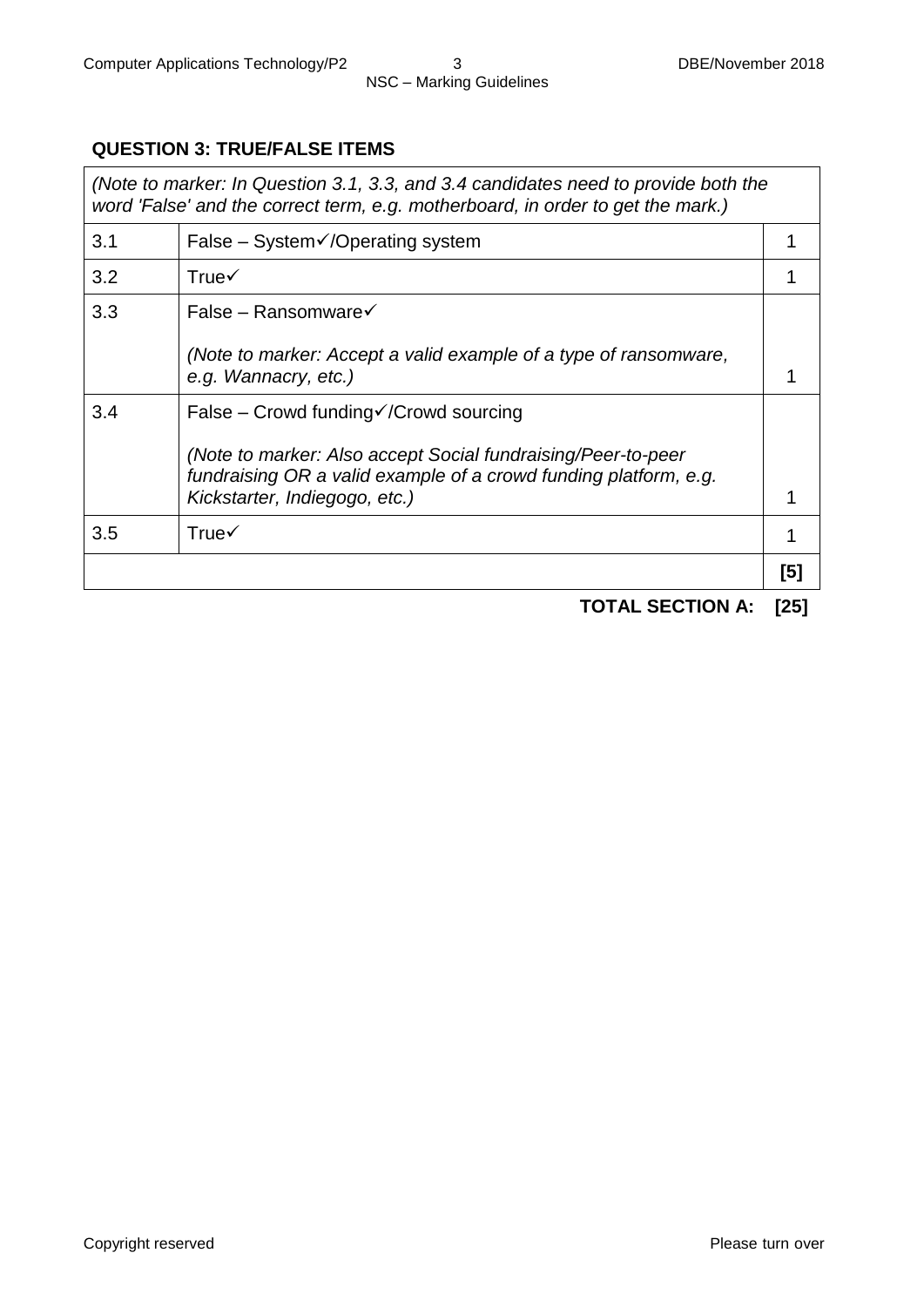# NSC – Marking Guidelines

#### **SECTION B**

## **QUESTION 4: SYSTEMS TECHNOLOGIES**

| 4.1   | <b>Purpose of a driver program</b>                                                                                                                                                     |   |                |
|-------|----------------------------------------------------------------------------------------------------------------------------------------------------------------------------------------|---|----------------|
|       | Allows the operating system to communicate√ with the<br>device√                                                                                                                        |   | 2              |
| 4.2   | <b>Motivation for using a numeric keypad</b>                                                                                                                                           |   |                |
|       | The (ergonomic) arrangement of the keys $\checkmark$ results in:                                                                                                                       |   |                |
|       | AND one impact $\checkmark$                                                                                                                                                            |   |                |
|       | Improved accuracy<br>$\bullet$<br>Increased speed<br>$\bullet$<br>Improved productivity                                                                                                |   | $\overline{2}$ |
| 4.3.1 | <b>MP4 file</b>                                                                                                                                                                        |   |                |
|       | Video√/Audio/Pictures/Text                                                                                                                                                             | 1 |                |
| 4.3.2 | <b>Newer file format</b>                                                                                                                                                               |   |                |
|       | Books.xlsx√                                                                                                                                                                            | 1 |                |
| 4.3.3 | <b>Template file</b>                                                                                                                                                                   |   |                |
|       | A document that has pre-set formatting and layout√/Blueprint                                                                                                                           | 1 |                |
| 4.3.4 | ONE reason for creating a compressed file                                                                                                                                              |   |                |
|       | <b>Storage</b><br>Possible saving on storage space<br>For archiving or backup purposes<br>$\bullet$                                                                                    |   |                |
|       | E-mail                                                                                                                                                                                 |   |                |
|       | Sending a file/smaller attachment via e-mail<br>Download time for an e-mail attachment is quicker/uses less<br>data                                                                    |   |                |
|       | E-mailing multiple files in a single attachment only possible if<br>zipped                                                                                                             |   |                |
|       | <b>File transfer</b><br>Creating one file from multiple files results in faster transfer<br>Reducing larger file/s for faster transfer<br>Large files can be split into multiple files |   |                |
|       | <b>Security</b><br>To add encryption/password to the file/Additional security                                                                                                          |   |                |
|       | $\checkmark$ (Any one)                                                                                                                                                                 | 1 | 4              |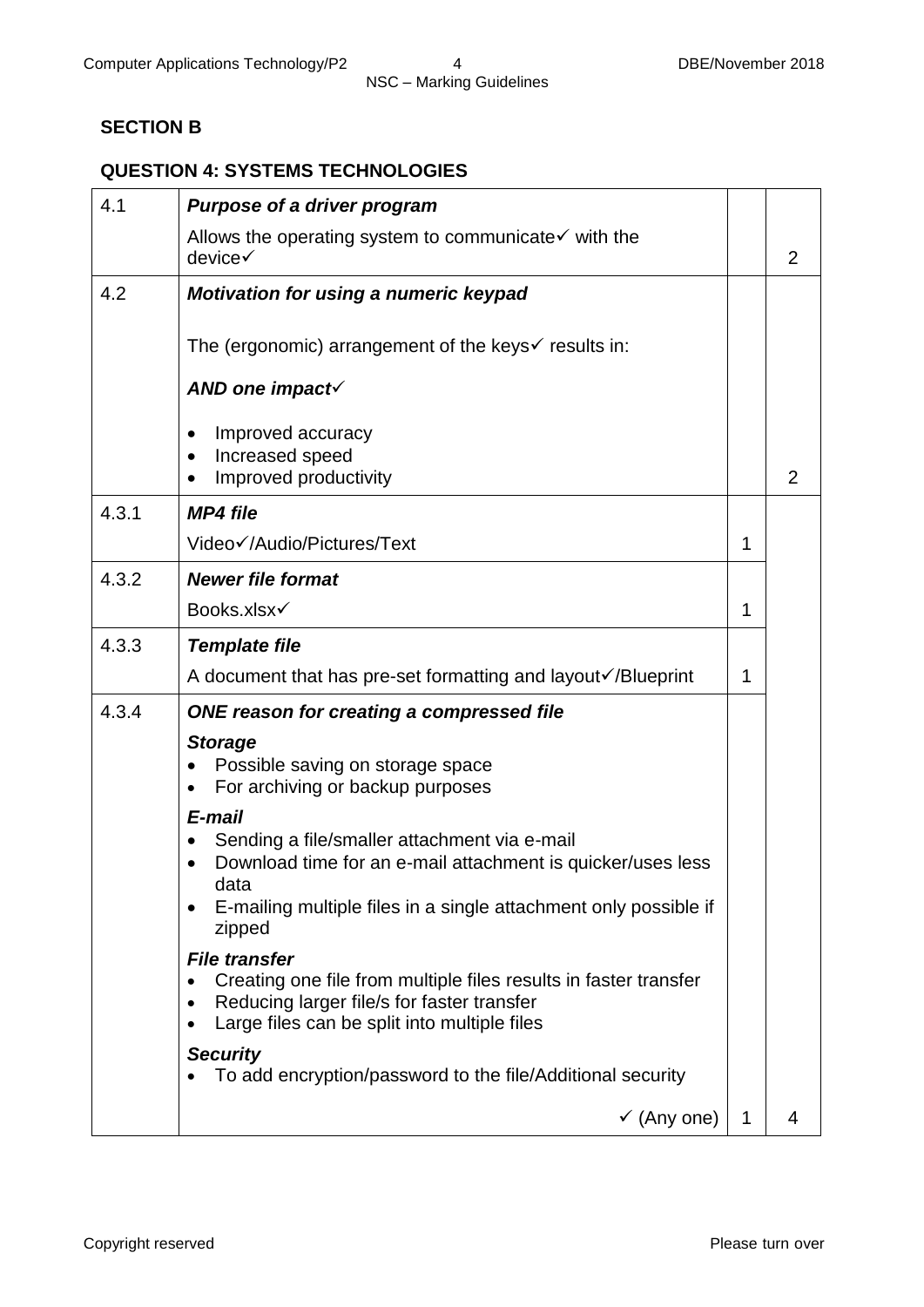| 4.4   | <b>TWO advantages of sleep mode</b>                                                                   |                |                |
|-------|-------------------------------------------------------------------------------------------------------|----------------|----------------|
|       | Saves on battery life/electricity<br>$\bullet$                                                        |                |                |
|       | Fast to resume<br>$\bullet$                                                                           |                |                |
|       | Users can pick up where they left off with regard to<br>applications that were open                   |                |                |
|       | Automatic security measure if user is away from notebook                                              |                |                |
|       | and a password/biometric feature is necessary to activate it                                          |                |                |
|       | Updates can still be downloaded/installed<br>$\bullet$                                                |                |                |
|       | $\checkmark$ (Any two)                                                                                |                | 2              |
| 4.5   | <b>Backward compatibility</b>                                                                         |                |                |
|       | Newer versions of software/hardware√ will support older                                               |                |                |
|       | versions√ of software/hardware                                                                        |                | $\overline{2}$ |
| 4.6.1 | <b>Example of memory</b>                                                                              | 1              |                |
|       | RAM√/Cache memory                                                                                     |                |                |
| 4.6.2 | <b>TWO reasons for SSD over HDD for mobile devices</b>                                                | $\overline{2}$ |                |
|       | SSDs use less power than HDDs<br>$\bullet$                                                            |                |                |
|       | SSDs have better data transfer rates than HDDs<br>$\bullet$                                           |                |                |
|       | SSD technology more up-to-date<br>$\bullet$<br>SSDs are less prone to breakage on impact<br>$\bullet$ |                |                |
|       | Physical size of SSD is smaller/lighter than HDD<br>$\bullet$                                         |                |                |
|       | Generates less heat                                                                                   |                |                |
|       | $\checkmark$ (Any two)                                                                                |                |                |
| 4.6.3 | <b>Popularity of Blu-Ray storage</b>                                                                  | 1              |                |
|       | Size of games require higher storage capacity/Capacity                                                |                |                |
|       | allows for storage of high quality content                                                            |                |                |
|       | Easier to distribute games on Blu-Ray than downloading<br>over the internet                           |                |                |
|       | $\checkmark$ (Any one)                                                                                |                |                |
|       |                                                                                                       |                |                |
| 4.6.4 | TWO ways to transfer data from SD card to PC                                                          | $\overline{2}$ |                |
|       | Connect camera to the PC via USB cable/Use connector to<br><b>PC</b>                                  |                |                |
|       | Use wireless data transfer feature of camera, e.g. Bluetooth,<br>NFC or Wi-Fi                         |                |                |
|       | Transfer to cloud and download to PC<br>٠                                                             |                |                |
|       | Insert SD card into PC/Card reader                                                                    |                |                |
|       | $\checkmark$ (Any two)                                                                                |                | 6              |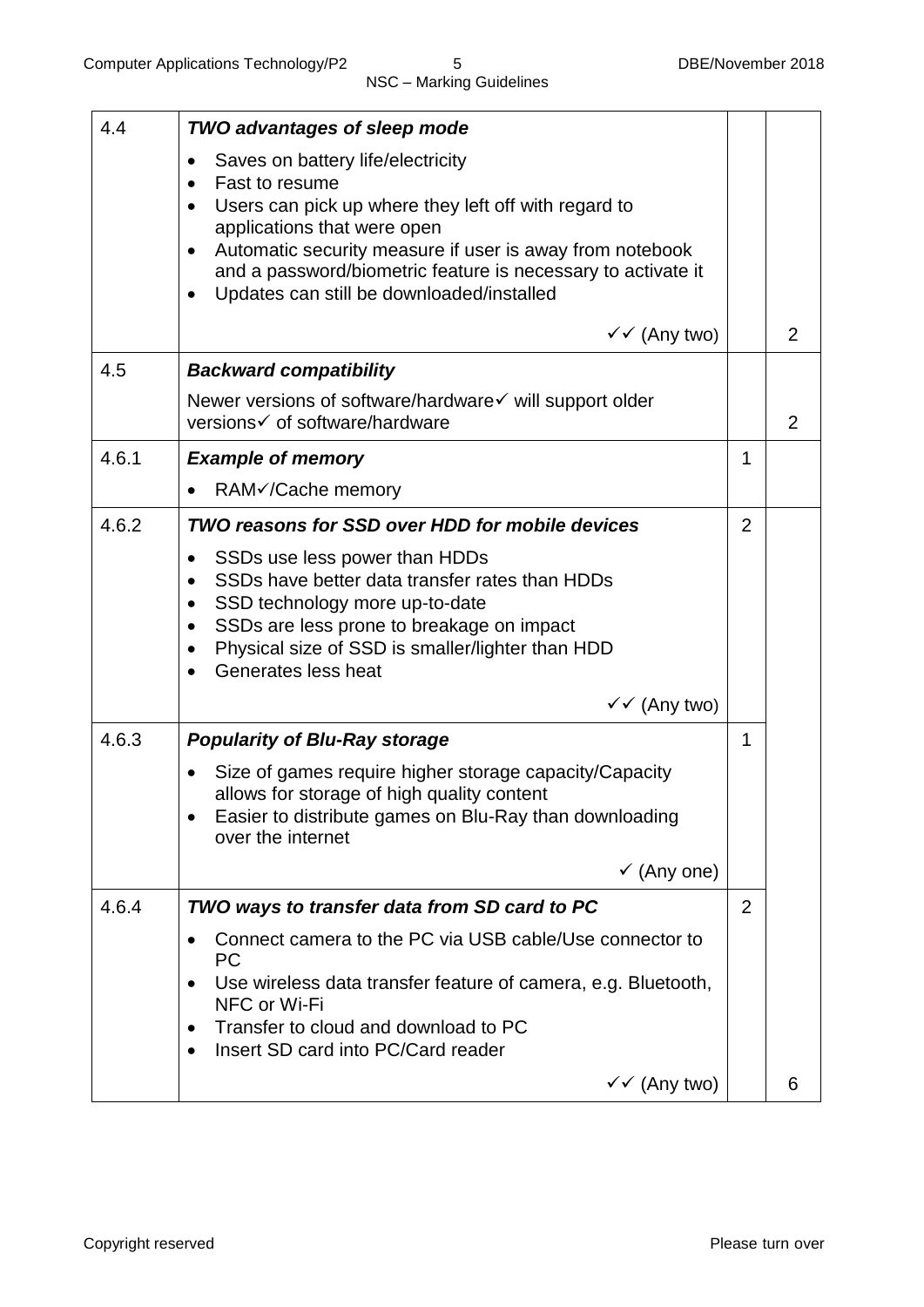| 4.7 | <b>THREE examples of accessibility software features</b>                                                                                                                                                                                                                                                                                                                                                                |                |
|-----|-------------------------------------------------------------------------------------------------------------------------------------------------------------------------------------------------------------------------------------------------------------------------------------------------------------------------------------------------------------------------------------------------------------------------|----------------|
|     | Magnifier<br>Speech/Voice recognition<br>٠<br>On-screen keyboard<br>$\bullet$<br>Sticky keys/Toggle keys/Filter keys/Mouse keys<br>$\bullet$<br>Text to speech/Narrator<br>$\bullet$<br>Audio description<br>$\bullet$<br>High contrast theme/Sound warning<br>$\bullet$<br><b>Enlarged cursor</b><br>$\bullet$<br><b>Closed captions/Subtitles</b><br>$\bullet$<br>Notifications<br>$\bullet$<br>Mono audio, etc.<br>٠ |                |
|     | $\checkmark \checkmark$ (Any three)                                                                                                                                                                                                                                                                                                                                                                                     | 3              |
| 4.8 | TWO ways to access a website without typing a URL/IP<br>address in the browser<br>Click on a hyperlink/Click on a hyperlink from a search<br>engine result<br>Use bookmarks/Favourites/Homepage<br>$\bullet$<br>Use the History/Most visited<br>$\bullet$<br>Use a QR code/NFC tag<br>$\bullet$<br>Speech recognition<br>$\bullet$<br>Digital assistant<br>$\bullet$                                                    |                |
|     | $\checkmark$ (Any two)                                                                                                                                                                                                                                                                                                                                                                                                  | $\overline{2}$ |
| 4.9 | TWO functions of the operating system (not user interface)<br>Provides basic security√<br>$\bullet$<br>Basic running of the computer√<br><b>OR</b><br>Memory management<br>Input and output management<br>Co-ordinating/Managing tasks/programs<br>Provides basic security<br>Device management (e.g. Disk management, printers, etc.)                                                                                  |                |
|     | $\checkmark$ (Any two)                                                                                                                                                                                                                                                                                                                                                                                                  | 2              |
|     |                                                                                                                                                                                                                                                                                                                                                                                                                         | $[25]$         |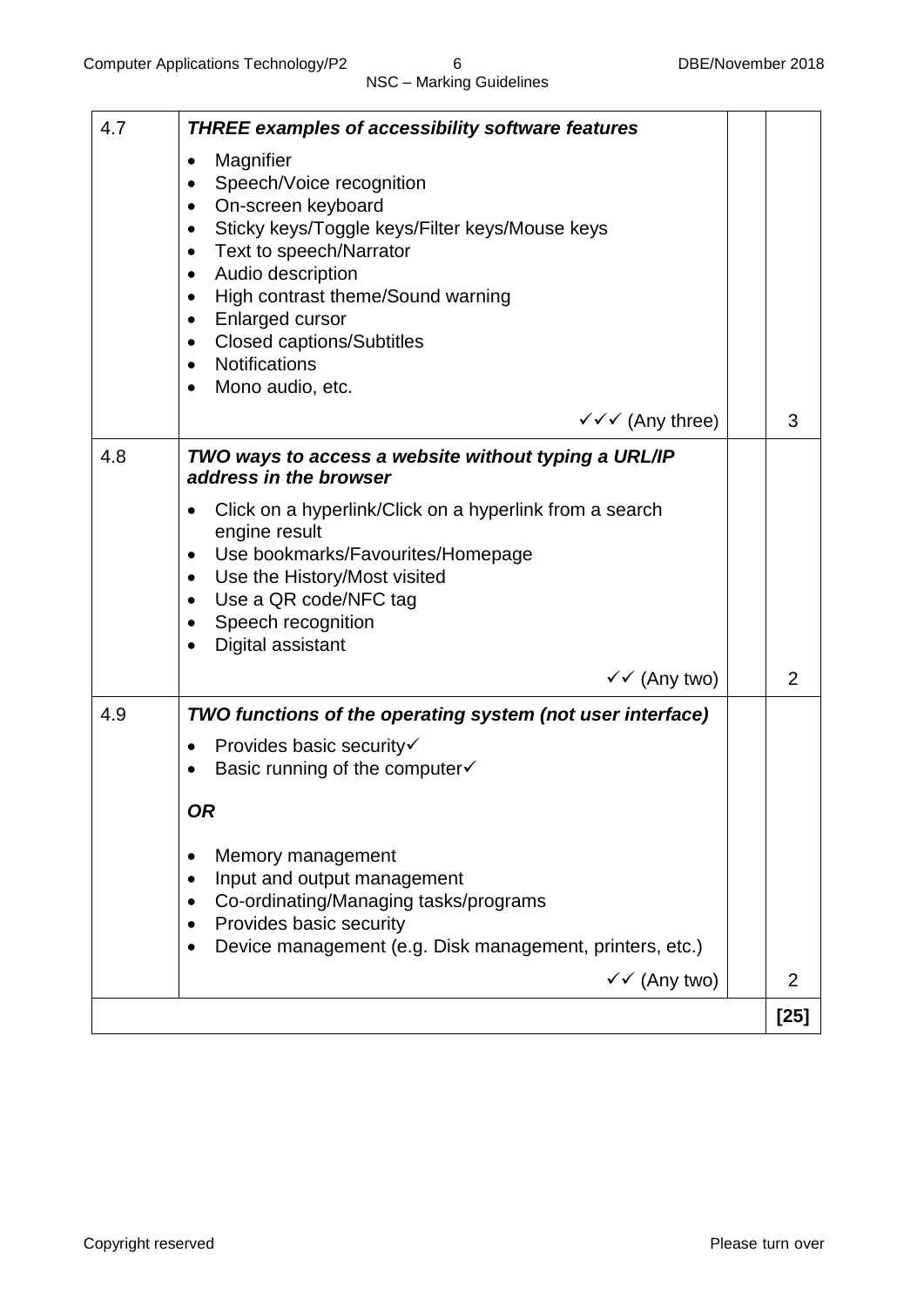## NSC – Marking Guidelines

#### **QUESTION 5: INTERNET AND NETWORK TECHNOLOGIES**

| 5.1 | <b>TWO considerations for choosing an ISP</b>                                                                                                                                                                                                                                                                                                                                                                                                                                                                                                                                                                                                                                                                 |                |
|-----|---------------------------------------------------------------------------------------------------------------------------------------------------------------------------------------------------------------------------------------------------------------------------------------------------------------------------------------------------------------------------------------------------------------------------------------------------------------------------------------------------------------------------------------------------------------------------------------------------------------------------------------------------------------------------------------------------------------|----------------|
|     | Bandwidth/speed of connection should be high<br>$\bullet$<br>Wide network coverage (Point of presence)<br>$\bullet$<br>Whether there are capped and uncapped offerings<br>$\bullet$<br>Variety of types of connections offered (e.g. LTE, Fibre, etc.)<br>$\bullet$<br>Whether services are shaped/throttled/Revolving window<br>$\bullet$<br>The services that are offered by the ISP (e.g. spam filters)<br>$\bullet$<br>Reputation/Reliability of the ISP<br>$\bullet$<br>Whether data is carried over into the next month<br>Whether the ISP offers an anti-virus facility<br>$\bullet$<br>Whether the ISP is known for a stable connection<br>$\bullet$<br><b>Customer support services</b><br>$\bullet$ |                |
|     | $\checkmark$ (Any two)                                                                                                                                                                                                                                                                                                                                                                                                                                                                                                                                                                                                                                                                                        | $\overline{2}$ |
| 5.2 | <b>TWO limitations of ADSL</b><br>Distance to exchange can lower the line quality<br>$\bullet$<br>Maximum bandwidth lower than with other technologies<br>$\bullet$<br>Some electronic devices may cause interference<br>$\bullet$<br>Service interruption due to copper cable theft<br>$\bullet$<br>Slower connection at peak times<br>$\bullet$<br>Upload speed is much lower than download speed<br>$\bullet$<br>Dependent on having a land line/Not a mobile solution<br>$\bullet$<br>$\checkmark$ (Any two)                                                                                                                                                                                              | 2              |
| 5.3 | TWO technologies/protocols for secure communication<br>over a WAN                                                                                                                                                                                                                                                                                                                                                                                                                                                                                                                                                                                                                                             |                |
|     | https (SSL)<br><b>VPN</b><br><b>VOIP</b>                                                                                                                                                                                                                                                                                                                                                                                                                                                                                                                                                                                                                                                                      |                |
|     | $\checkmark$ (Any two)                                                                                                                                                                                                                                                                                                                                                                                                                                                                                                                                                                                                                                                                                        | 2              |
| 5.4 | <b>TWO advantages of wireless LAN over wired LAN</b><br>Connecting in areas where it is difficult to lay a cable/Easier<br>٠<br>network expansion<br>Devices do not have to stay in one place/Increased mobility<br>٠<br>More types of devices can connect via wireless<br>$\bullet$<br>Not prone to electromagnetic interference from other<br>$\bullet$<br>machines<br>Larger number of users can be connected to the network<br>$\bullet$<br>Less clutter from cables<br>More secure when professionally set up                                                                                                                                                                                            |                |
|     | $\checkmark$ (Any two)                                                                                                                                                                                                                                                                                                                                                                                                                                                                                                                                                                                                                                                                                        | 2              |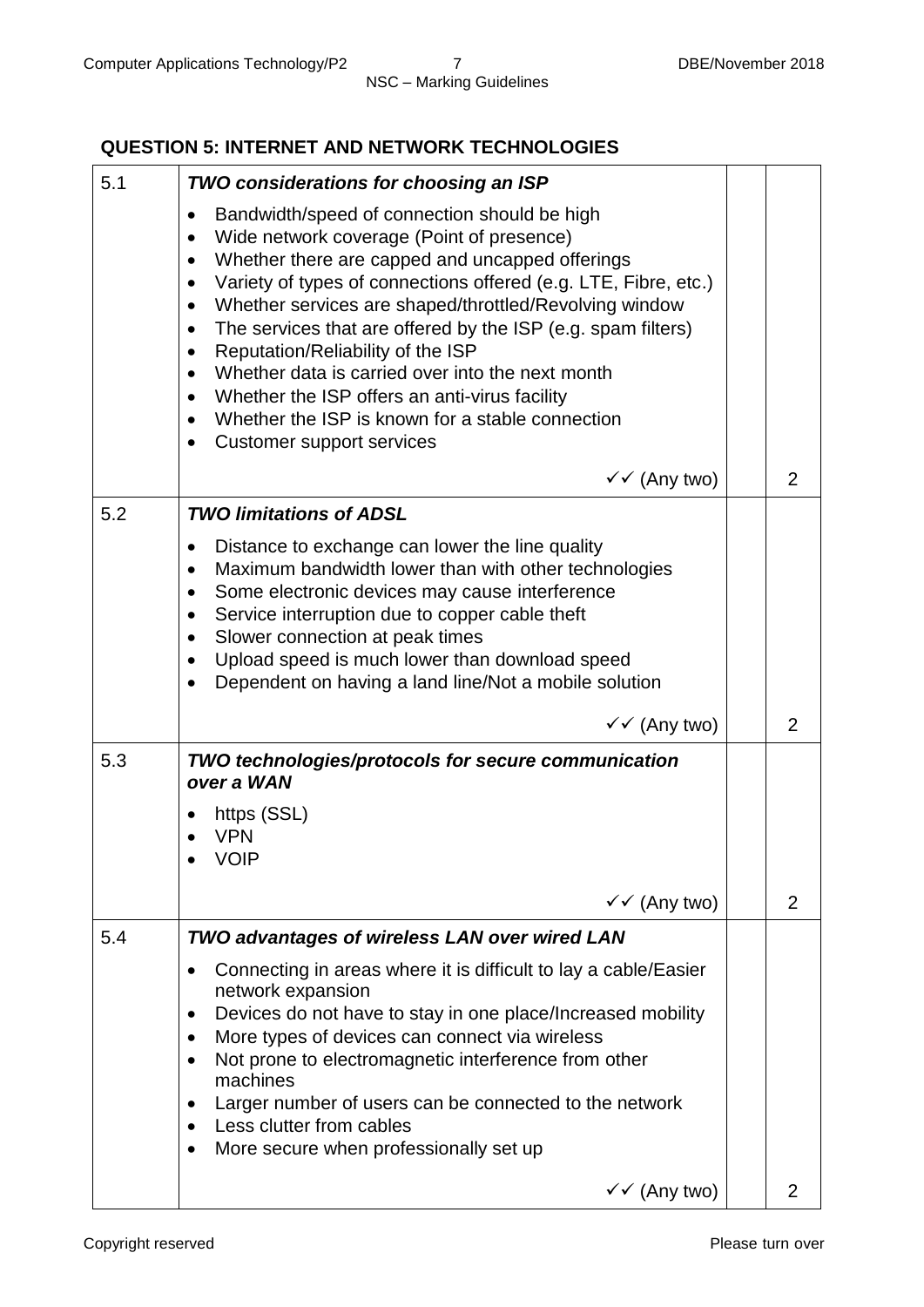| 5.5 | <b>Shaping/Contention</b>                                                                                                                                                                                                                                                                                                                                                                                                                                                                                                                                                                                                                                                                            |                |
|-----|------------------------------------------------------------------------------------------------------------------------------------------------------------------------------------------------------------------------------------------------------------------------------------------------------------------------------------------------------------------------------------------------------------------------------------------------------------------------------------------------------------------------------------------------------------------------------------------------------------------------------------------------------------------------------------------------------|----------------|
|     | The ISP shapes $\checkmark$ the connection to give priority to important<br>services v such as e-mail traffic by slowing down less important<br>services√ such as streaming                                                                                                                                                                                                                                                                                                                                                                                                                                                                                                                          |                |
|     | <b>OR</b>                                                                                                                                                                                                                                                                                                                                                                                                                                                                                                                                                                                                                                                                                            |                |
|     | <b>Bandwidth is limited</b><br>Too many people streaming during the day<br>E-mail is given preference on the network/E-mail uses less<br>$\bullet$<br>data                                                                                                                                                                                                                                                                                                                                                                                                                                                                                                                                           | 3              |
| 5.6 | <b>TWO reasons for data CAP depletion</b>                                                                                                                                                                                                                                                                                                                                                                                                                                                                                                                                                                                                                                                            |                |
|     | Automatic updates running in the background<br>٠<br>Malware/Applications/Services running in the background,<br>$\bullet$<br>e.g. too many groups, Facebook messenger, Instagram<br>messenger, etc.<br>Hotspot feature was enabled/Other devices sharing your<br>$\bullet$<br>internet access<br>Too many images/videos/files are being transferred<br>$\bullet$<br>ISP could have made a mistake<br>$\bullet$<br>Bandwidth was hacked<br>$\bullet$<br>The data daily limit was not set<br>$\bullet$<br>Too many WhatsApp calls/Voice-notes were made/sent                                                                                                                                           |                |
|     | $\checkmark$ (Any two)                                                                                                                                                                                                                                                                                                                                                                                                                                                                                                                                                                                                                                                                               | $\overline{2}$ |
| 5.7 | TWO netiquette rules for a group chat on social media<br>Do NOT<br>share personal and sensitive information<br>share information without permission<br>$\bullet$<br>gossip/engage in cyberbullying<br>be rude/start an argument/be verbally abusive/swear<br>٠<br>type in capital letters<br>have a private conversation on a group chat/post messages<br>$\bullet$<br>intended for one individual only on the group chat<br>send large attachments/content that wastes data<br>٠<br>post information that is outside the usual content of the<br>$\bullet$<br>group/ make irrelevant comments<br>post messages at unusual hours of the day unless urgent<br>٠<br>use a commonly understood language |                |
|     | $\checkmark$ (Any two)                                                                                                                                                                                                                                                                                                                                                                                                                                                                                                                                                                                                                                                                               | $\overline{2}$ |
|     |                                                                                                                                                                                                                                                                                                                                                                                                                                                                                                                                                                                                                                                                                                      | $[15]$         |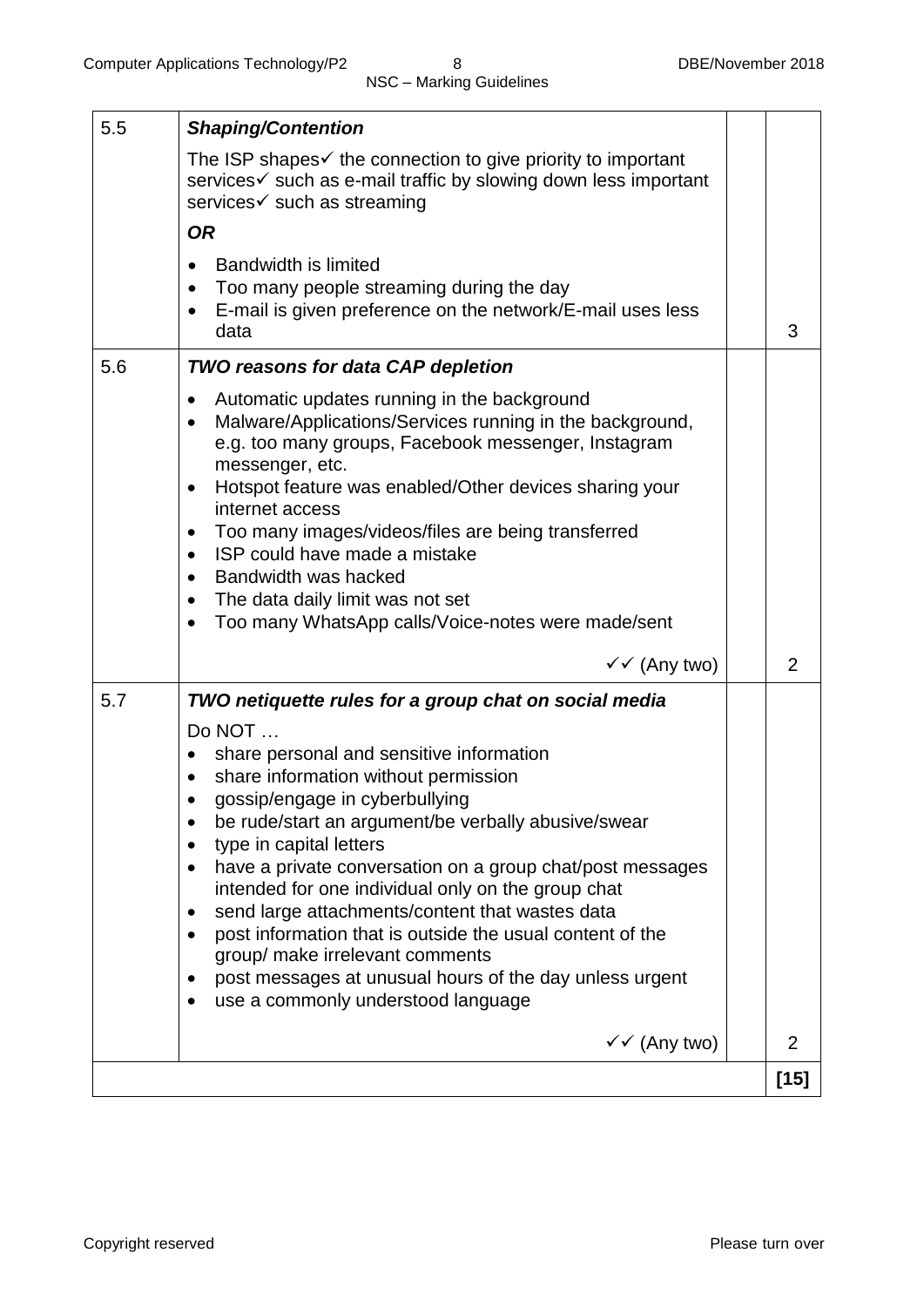#### **QUESTION 6: INFORMATION MANAGEMENT**

| 6.1.1 | <b>Open-ended question</b><br>Question $3\checkmark$ /What impact does Mathematics have on the<br>economy?                                                                                                                                                                                                                                                                                                 | 1 |                     |
|-------|------------------------------------------------------------------------------------------------------------------------------------------------------------------------------------------------------------------------------------------------------------------------------------------------------------------------------------------------------------------------------------------------------------|---|---------------------|
| 6.1.2 | <b>Best suited question for a survey</b><br>Question 1 √ / Did you pass Mathematics?                                                                                                                                                                                                                                                                                                                       | 1 | $\overline{2}$      |
| 6.2   | TWO ways to check for plagiarism<br>Type a sentence/phrase in a search engine and search for it<br>Use software designed to detect plagiarism<br>$\bullet$<br>Check for non-printing characters that may appear<br>$\bullet$<br>Follow hyperlinks in the learner's work<br>$\bullet$<br>Check for different writing styles in the document<br>$\bullet$<br>Interview the learner<br>$\checkmark$ (Any two) |   | $\overline{2}$      |
| 6.3   | TWO tips for checking information quality<br><b>Authority</b><br>Check the credentials of the author<br>Check reviews of the source/Author<br><b>Accuracy</b><br>Compare with other sources for accuracy<br>Number of citations<br><b>Currency</b><br>Check how recently the information was posted/Check the<br>date<br><b>Bias</b><br>Check for bias in terms of gender, race, religion, culture, etc.   |   |                     |
| 6.4   | $\checkmark$ (Any two)<br>TWO spreadsheet features for data analysis<br>Functions/Formulas/Calculations<br>٠<br>Sorting/Grouping/Sub-totalling<br><b>Conditional formatting</b><br>Graphs/charts<br>Filtering<br>$\checkmark$ (Any two)<br>(Note to marker: Accept any reasonable example of a feature for<br>data analysis, e.g. Pivot tables, What-If analysis, etc.)                                    |   | 2<br>$\overline{2}$ |
| 6.5   | <b>Citation versus Bibliography</b><br>Citation – Credits/Names/References a single source where<br>the information is used $\checkmark$ in the report<br>Bibliography - Gives a full list of all sources indicating<br>$\bullet$<br>information about the publication of those sources√                                                                                                                   |   | 2                   |
|       |                                                                                                                                                                                                                                                                                                                                                                                                            |   | $[10]$              |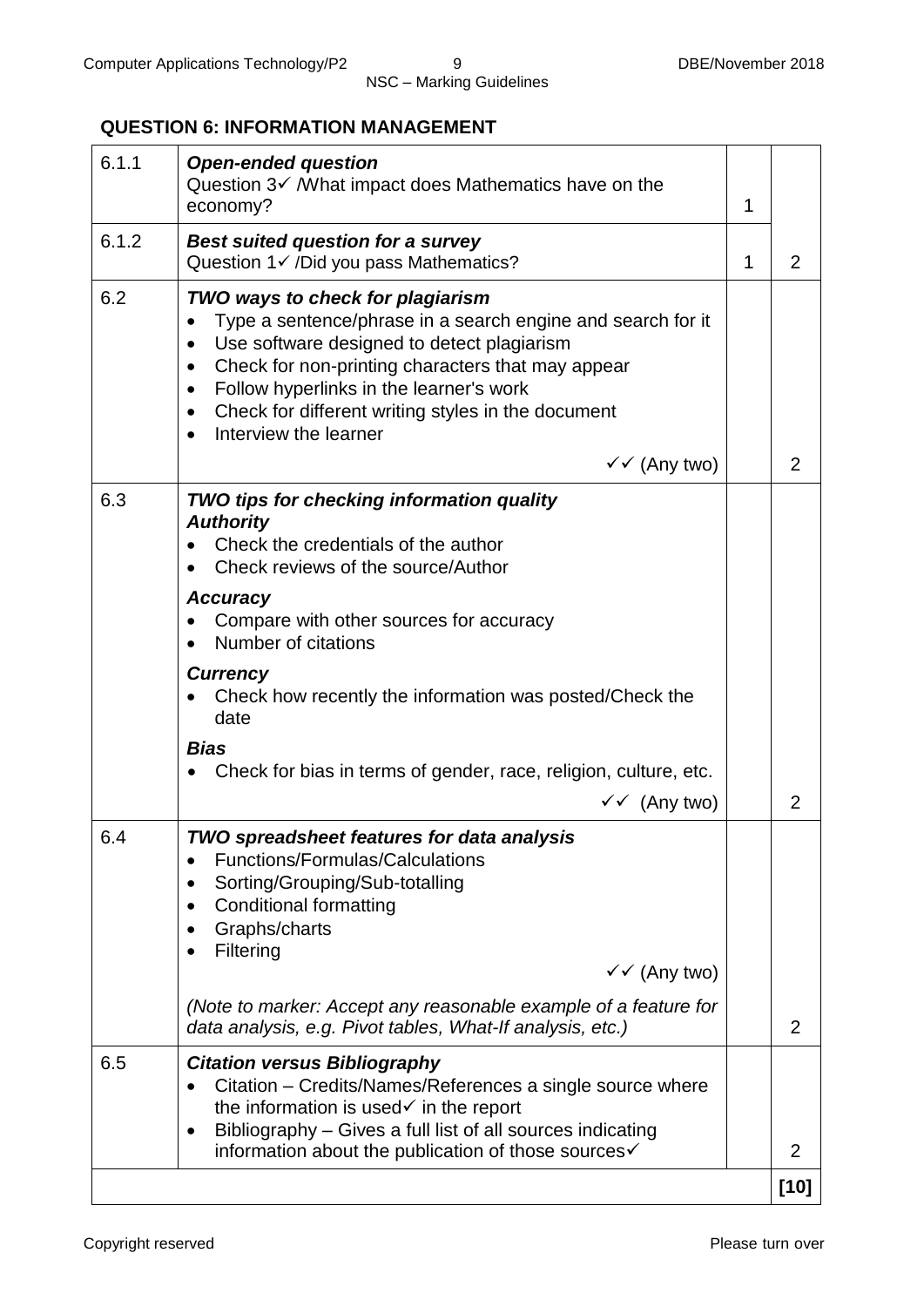## **QUESTION 7: SOCIAL IMPLICATIONS**

| 7.1 | ONE risk of providing personal data on social media sites<br>Expose yourself to:                          |                |
|-----|-----------------------------------------------------------------------------------------------------------|----------------|
|     | social engineering attacks<br>$\bullet$                                                                   |                |
|     | spam<br>$\bullet$<br>harassment/stalking<br>$\bullet$                                                     |                |
|     | cyberbullying<br>$\bullet$                                                                                |                |
|     | identity theft<br>$\bullet$                                                                               |                |
|     | $\checkmark$ (Any one)                                                                                    | 1              |
| 7.2 | TWO ways to protect a network from hackers                                                                |                |
|     | Implement security policies/passwords/logins/access rights<br>$\bullet$<br>Set up a firewall<br>$\bullet$ |                |
|     | Do not allow users to install software<br>$\bullet$                                                       |                |
|     | Make outside users access the network via a VPN<br><b>Disable WPS</b><br>$\bullet$                        |                |
|     | Update firmware/Use alternate firmware<br>$\bullet$                                                       |                |
|     | <b>DNS/Mac filtering</b><br>$\bullet$<br>Install/Update security/antivirus<br>$\bullet$                   |                |
|     | Prevent users from uploading files to the network<br>$\bullet$                                            |                |
|     | Disable form autofill/Disable Remember me<br>$\bullet$<br>Disable USB ports/CD drives<br>$\bullet$        |                |
|     |                                                                                                           |                |
|     | $\checkmark$ (Any two)                                                                                    | $\overline{2}$ |
| 7.3 | Benefits of using 'big data' for a research company                                                       |                |
|     | 'Big data' leads to better decision-making which could reduce<br>$\bullet$<br>costs                       |                |
|     | The volume of data gathered provides more insight/<br>$\bullet$                                           |                |
|     | Companies have more data to analyse and base their<br>findings/advice on                                  |                |
|     | Because data is gathered all the time, 'big data' is more<br>$\bullet$<br>relevant                        |                |
|     | $\checkmark$ (Any two)                                                                                    | $\overline{2}$ |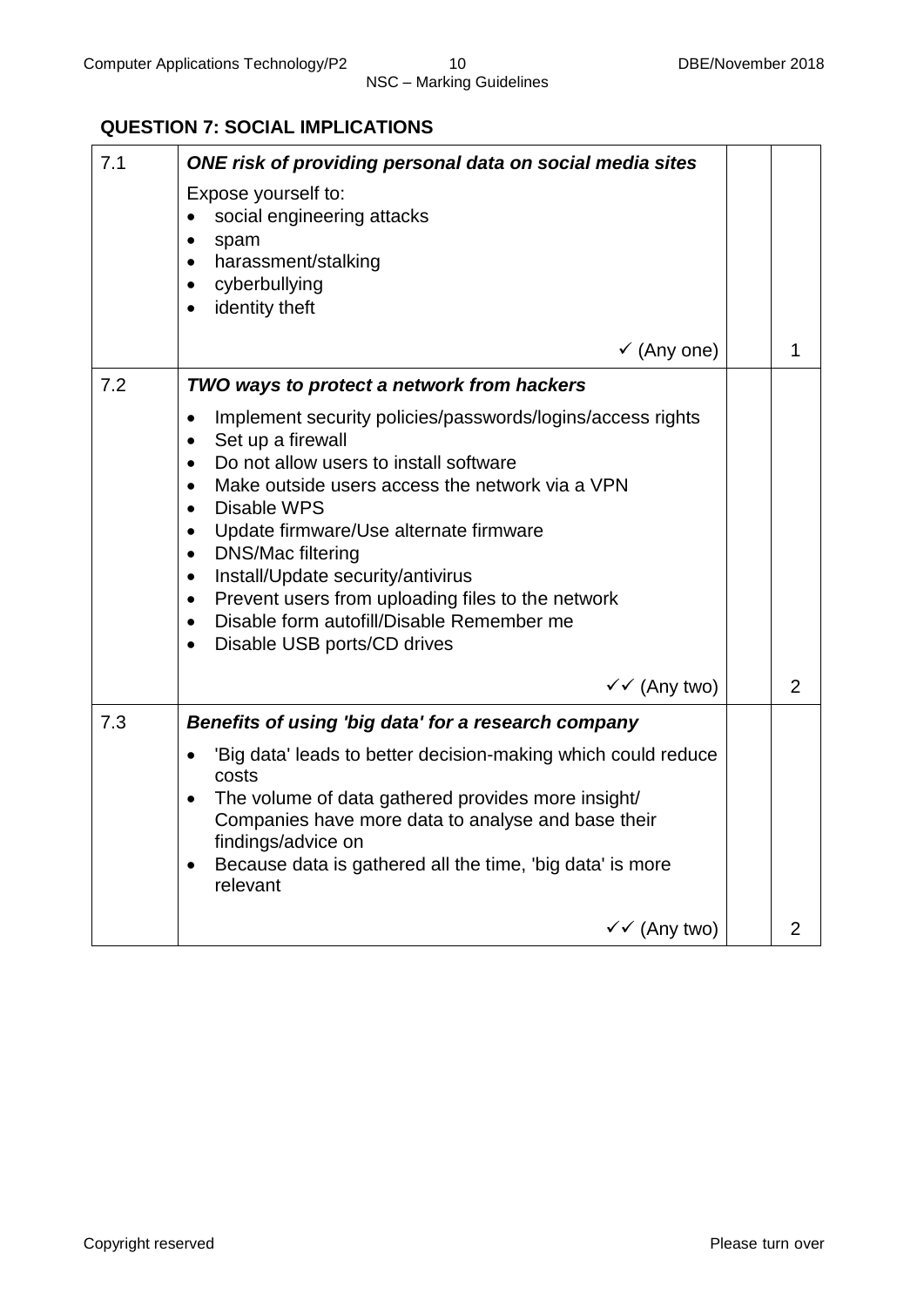| 7.4   | <b>Reason for private browsing mode</b><br>You do not want to store your friend's:<br>browsing history<br>$\bullet$<br>web cache<br>cookies<br>$\bullet$<br>passwords<br>temp files<br>$\bullet$<br>Motivation for any of the above                                                                                                                                                                                                                                                                                                                                                                                                                                 |                |                |
|-------|---------------------------------------------------------------------------------------------------------------------------------------------------------------------------------------------------------------------------------------------------------------------------------------------------------------------------------------------------------------------------------------------------------------------------------------------------------------------------------------------------------------------------------------------------------------------------------------------------------------------------------------------------------------------|----------------|----------------|
|       | Ensure your friends privacy, etc.                                                                                                                                                                                                                                                                                                                                                                                                                                                                                                                                                                                                                                   |                |                |
|       | $\checkmark$ (Any two)                                                                                                                                                                                                                                                                                                                                                                                                                                                                                                                                                                                                                                              |                | $\overline{2}$ |
| 7.5.1 | <b>Concept of BYOD</b><br>Learners are allowed to use their own devices i.e. tablets,<br>smartphones and notebooks to:<br>connect to a (school's) network<br>٠<br>do school related work<br>$\bullet$                                                                                                                                                                                                                                                                                                                                                                                                                                                               | 1              |                |
|       | $\checkmark$ (Any one)                                                                                                                                                                                                                                                                                                                                                                                                                                                                                                                                                                                                                                              |                |                |
| 7.5.2 | TWO problems associated with using BYOD at school<br>Device theft is difficult to control<br>$\bullet$<br>Difficult to control data usage<br>$\bullet$<br>Learners will be easily distracted<br>$\bullet$<br>Potential spread of malware<br>$\bullet$<br>Not all learners may have their own device<br>$\bullet$<br>Security cannot be enforced on all devices (due to different<br>$\bullet$<br>operating systems and software/hardware versions)<br>Compatibility issues due to different hardware/software<br>configurations/Software incompatibility<br>May cause a bottleneck on the network<br>Potential for learners to access sensitive data on the network | $\overline{2}$ |                |
|       | $\checkmark$ (Any two)                                                                                                                                                                                                                                                                                                                                                                                                                                                                                                                                                                                                                                              |                | 3              |
|       |                                                                                                                                                                                                                                                                                                                                                                                                                                                                                                                                                                                                                                                                     |                | $[10]$         |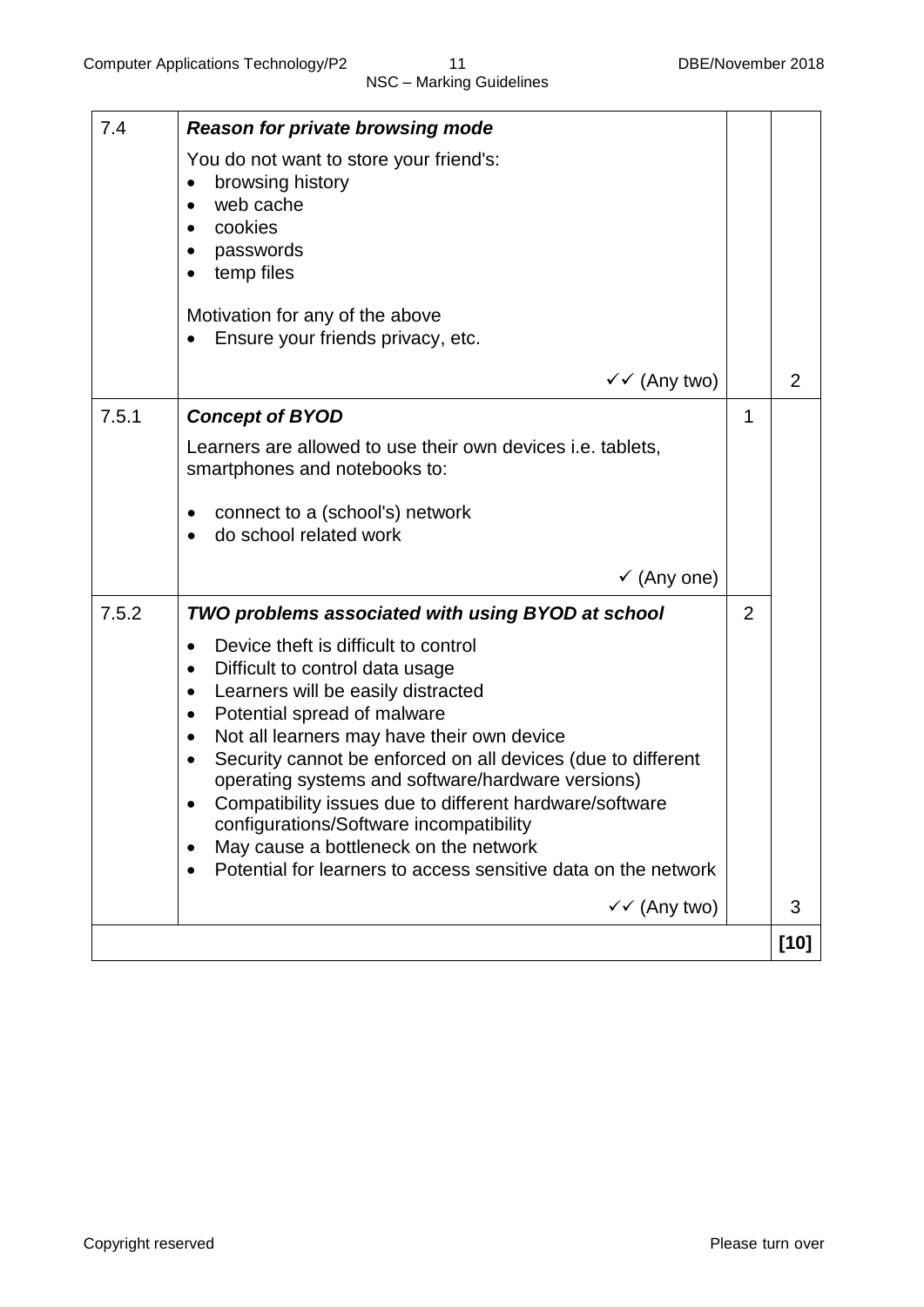#### **QUESTION 8: SOLUTION DEVELOPMENT**

| 8.1   | ONE reason for spell checker not finding mistakes                                                                                                                                                                                                                      |        |                |
|-------|------------------------------------------------------------------------------------------------------------------------------------------------------------------------------------------------------------------------------------------------------------------------|--------|----------------|
|       | The language is set to English (US)/The language is set<br>incorrectly/Language not set to English (South Africa/UK)<br>The spell checker is disabled<br>$\bullet$<br>The US spelling of the words were added to the dictionary<br>$\bullet$<br>$\checkmark$ (Any one) |        | 1              |
| 8.2   | TWO reasons why mail merge document fails to load data<br>source                                                                                                                                                                                                       |        |                |
|       | The data source file has been moved/deleted<br>The linking to the data source was incorrectly done<br>$\bullet$<br>The data source file/document is corrupt<br>٠<br>$\checkmark$ (Any two)                                                                             |        | 2              |
| 8.3   | Database data types                                                                                                                                                                                                                                                    |        |                |
|       | <b>Field Name</b><br>Data Type                                                                                                                                                                                                                                         |        |                |
|       | Name<br><b>Text</b><br>E.g.                                                                                                                                                                                                                                            |        |                |
|       | 8.3.1<br><b>ID Number</b><br>Short Text√/Text<br>8.3.2<br>Date of Test<br>Date/Time√                                                                                                                                                                                   | 1<br>1 |                |
|       | Number√<br>8.3.3<br>Mark                                                                                                                                                                                                                                               | 1      | 3              |
| 8.4   | <b>Restricting input into a spreadsheet</b>                                                                                                                                                                                                                            |        |                |
|       | Lock/Protect the cells√/Restrict editing                                                                                                                                                                                                                               |        | 1              |
| 8.5   | Fix problem that causes the #Value error<br>Replace text in referenced cell(s) with a valid number ∕ / Ensure<br>that referenced cell(s) do not contain text<br>Make reference to the correct cell                                                                     |        | $\overline{2}$ |
| 8.6   | <b>Correction to first two arguments of Vlookup</b><br>=VLOOKUP(A1, \$L\$1:\$M\$5, 2, FALSE)                                                                                                                                                                           |        |                |
|       | Remove the inverted commas/quotes from cell A1√<br>Apply absolute referencing/F4 to cell range \$L\$1:\$M\$5√                                                                                                                                                          |        | $\overline{2}$ |
| 8.7.1 | <b>Function to replace '&amp;'</b><br>Concatenate√/Concat/Textjoin                                                                                                                                                                                                     | 1      |                |
| 8.7.2 | <b>Function to replace the formula</b><br>Average√/Avg                                                                                                                                                                                                                 | 1      | $\overline{2}$ |
| 8.8.1 | <b>Bookmark tag</b><br><a name="NAME"> Creates a bookmark√/anchor/target location<br/>on the same page</a>                                                                                                                                                             | 1      |                |
| 8.8.2 | <b>Hyperlink tag</b><br><a href="#NAME"> Links to bookmark√/target location<br/>created/Creates a hyperlink</a>                                                                                                                                                        | 1      | 2              |
|       |                                                                                                                                                                                                                                                                        |        | $[15]$         |

**TOTAL SECTION B: [75]**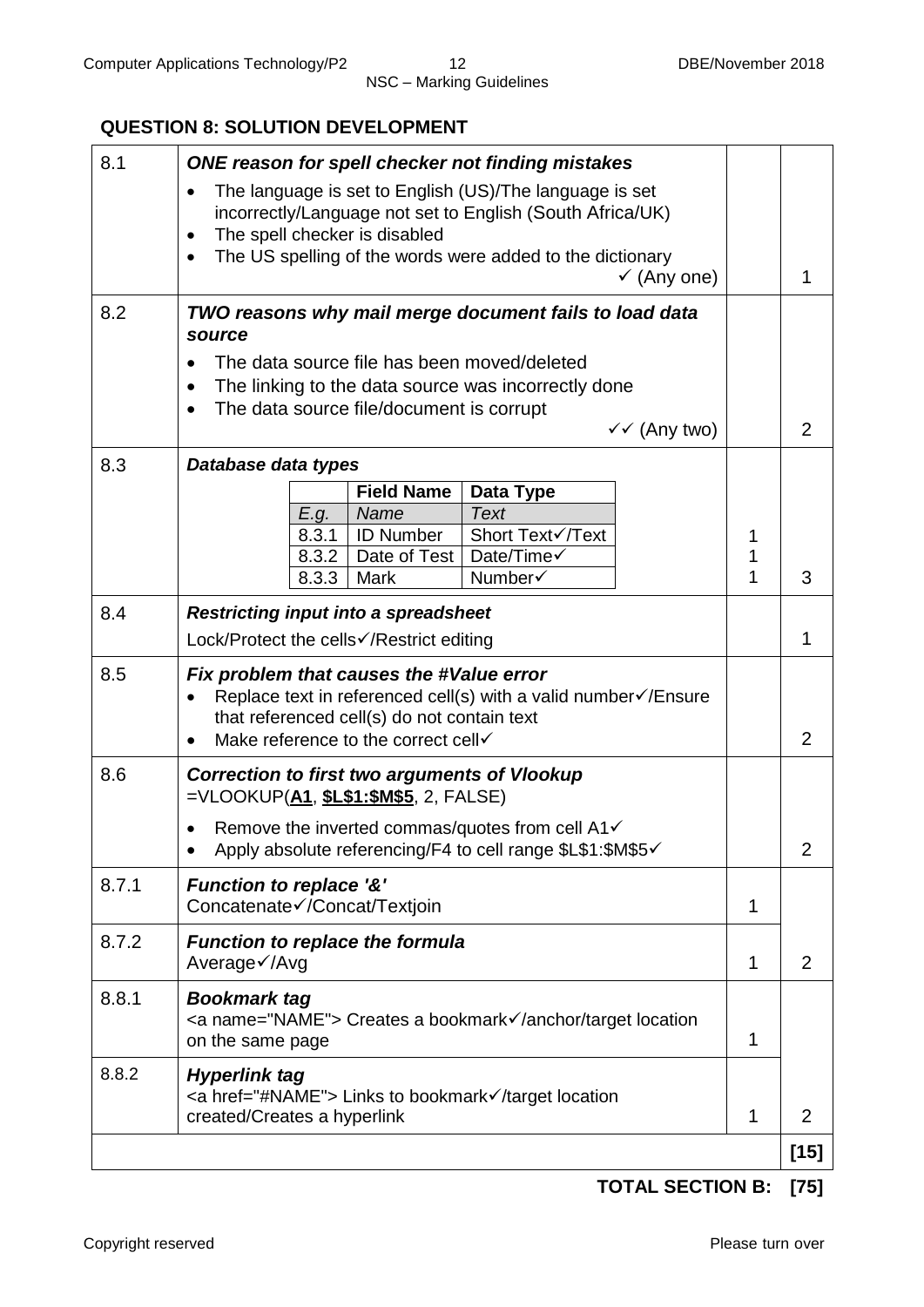# NSC – Marking Guidelines

#### **SECTION C**

#### **QUESTION 9: INTEGRATED SCENARIO**

| 9.1.1 | <b>Internet versus WWW</b>                                                                                                                                                                                                                                                                                           |              |   |
|-------|----------------------------------------------------------------------------------------------------------------------------------------------------------------------------------------------------------------------------------------------------------------------------------------------------------------------|--------------|---|
|       | The internet - A worldwide connection of networks and<br>$\bullet$<br>computers/Network of networks√                                                                                                                                                                                                                 |              |   |
|       | World Wide Web - An internet service which consists of a<br>$\bullet$<br>collection of linked electronic pages√                                                                                                                                                                                                      | 2            |   |
| 9.1.2 | Multiple tasks done on one device at the same time                                                                                                                                                                                                                                                                   |              |   |
|       | Multitasking√                                                                                                                                                                                                                                                                                                        | $\mathbf{1}$ |   |
| 9.1.3 | ONE reason for a web page not opening on a mobile<br>browser                                                                                                                                                                                                                                                         |              |   |
|       | The mobile data has been switched off/No internet<br>connection                                                                                                                                                                                                                                                      |              |   |
|       | Web page not designed for/compatible with a mobile device<br>$\bullet$                                                                                                                                                                                                                                               |              |   |
|       | The mobile phone's Wi-Fi has not been switched on/Router<br>$\bullet$<br>is off/faulty                                                                                                                                                                                                                               |              |   |
|       | Data cap has been used<br>$\bullet$                                                                                                                                                                                                                                                                                  |              |   |
|       | Faulty web page/browser/website<br>$\bullet$                                                                                                                                                                                                                                                                         |              |   |
|       | Server down/Website not available<br>$\bullet$<br>Mobile device's RAM is full<br>$\bullet$                                                                                                                                                                                                                           |              |   |
|       | Missing browser plug-ins<br>$\bullet$                                                                                                                                                                                                                                                                                |              |   |
|       | $\checkmark$ (Any one)                                                                                                                                                                                                                                                                                               | $\mathbf 1$  |   |
| 9.1.4 | <b>ONE argument against using public Wi-Fi hotspot</b>                                                                                                                                                                                                                                                               |              |   |
|       | Data transfer speeds may be slow/Number of users at the<br>$\bullet$<br>same time may influence the speed of connectivity<br>Amount of time/data available to the user could be limited<br>$\bullet$<br>Security – Hackers may easily intercept your activities<br>$\bullet$<br>Certain sites are blocked/restricted |              |   |
|       | $\checkmark$ (Any one)                                                                                                                                                                                                                                                                                               |              |   |
|       | (Note to marker: Do not accept any answer referring to data<br>charges/costs.)                                                                                                                                                                                                                                       | 1            | 5 |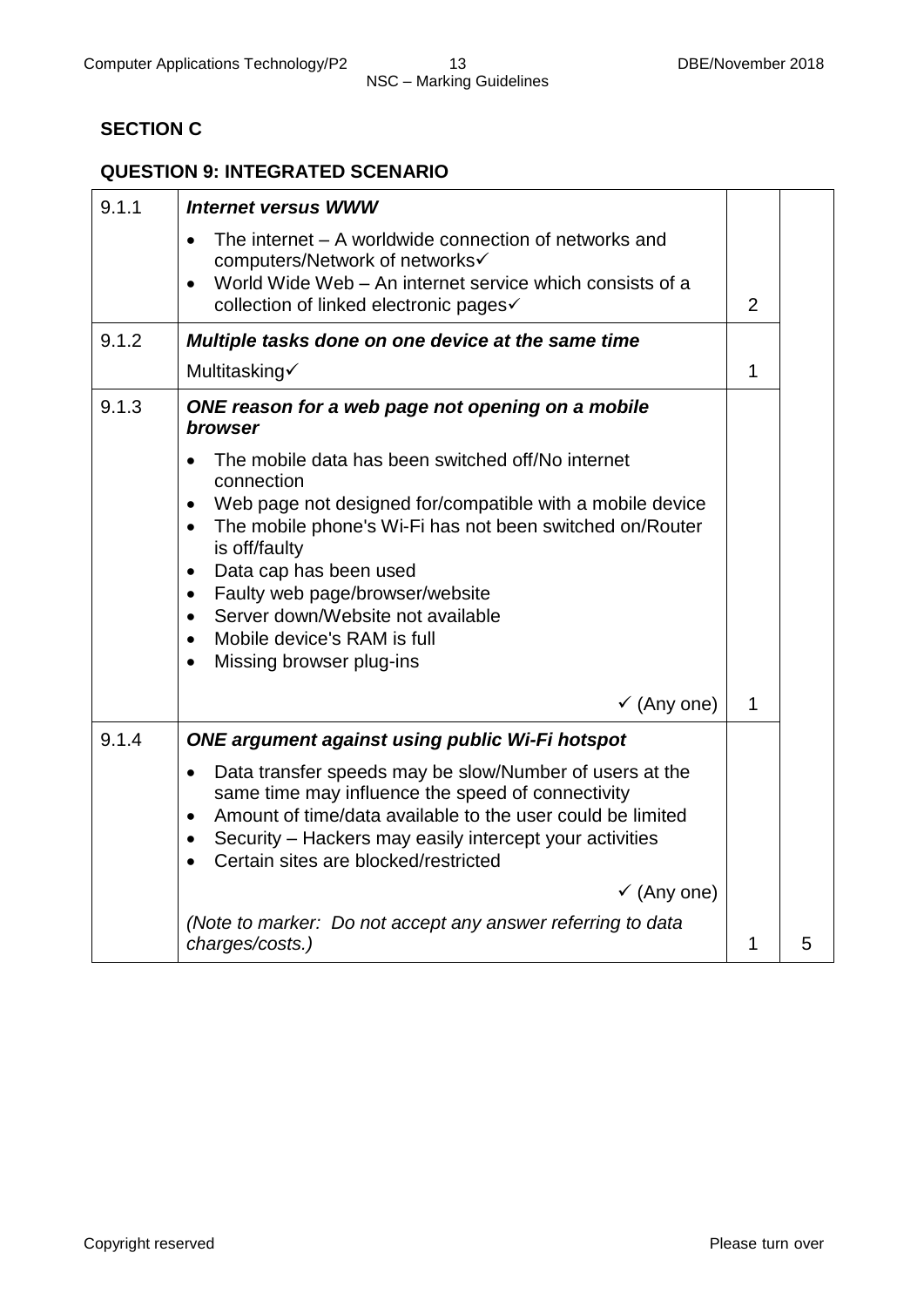| 9.2.1 | TWO rules for a school social media policy                                                                                                                                                                                                                                                       |                |   |
|-------|--------------------------------------------------------------------------------------------------------------------------------------------------------------------------------------------------------------------------------------------------------------------------------------------------|----------------|---|
|       | Allow only school-related content<br>٠<br>Share content only with learners/teachers/people from<br>$\bullet$<br>school                                                                                                                                                                           |                |   |
|       | No offensive/inappropriate posts/content allowed<br>$\bullet$<br>Observe good netiquette<br>$\bullet$                                                                                                                                                                                            |                |   |
|       | Use during class time only for school related work/Do not<br>$\bullet$<br>use during class time                                                                                                                                                                                                  |                |   |
|       | Do not use social media if under the permitted age<br>$\bullet$<br>Activities must adhere to the POPI Act (e.g. No photos of<br>$\bullet$<br>young children)                                                                                                                                     |                |   |
|       | Do not post any school related content without permission<br>٠<br>Cyberbullying is not allowed<br>$\bullet$<br>Do not abuse the school's bandwidth                                                                                                                                               |                |   |
|       | $\checkmark$ (Any two)                                                                                                                                                                                                                                                                           |                |   |
|       | (Note to marker: Accept any valid school-related answer.)                                                                                                                                                                                                                                        | 2              |   |
| 9.2.2 | <b>Click-jacking</b>                                                                                                                                                                                                                                                                             |                |   |
|       | Click-jacking is when a user is tricked $\checkmark$ into clicking on a<br>$\bullet$<br>hidden/concealed/disguised link<br>that performs an action unexpected by the user, e.g. infects<br>$\bullet$<br>the computer with malware or generates an income for<br>others (adverts/bitcoin mining)√ |                |   |
|       |                                                                                                                                                                                                                                                                                                  | $\overline{2}$ |   |
| 9.2.3 | TWO features of a smartphone related to storage                                                                                                                                                                                                                                                  |                |   |
|       | The size of the built-in storage space/memory on the<br>smartphone                                                                                                                                                                                                                               |                |   |
|       | The ability to add extra memory cards                                                                                                                                                                                                                                                            |                |   |
|       | The ability to change the resolution/colour settings<br>The ability to store in different formats                                                                                                                                                                                                |                |   |
|       | $\checkmark$ (Any two)                                                                                                                                                                                                                                                                           | $\overline{2}$ |   |
| 9.2.4 | <b>Definition of plug-in</b>                                                                                                                                                                                                                                                                     |                |   |
|       | A plug-in is software√<br>that provides additional functionality                                                                                                                                                                                                                                 | $\overline{2}$ | 8 |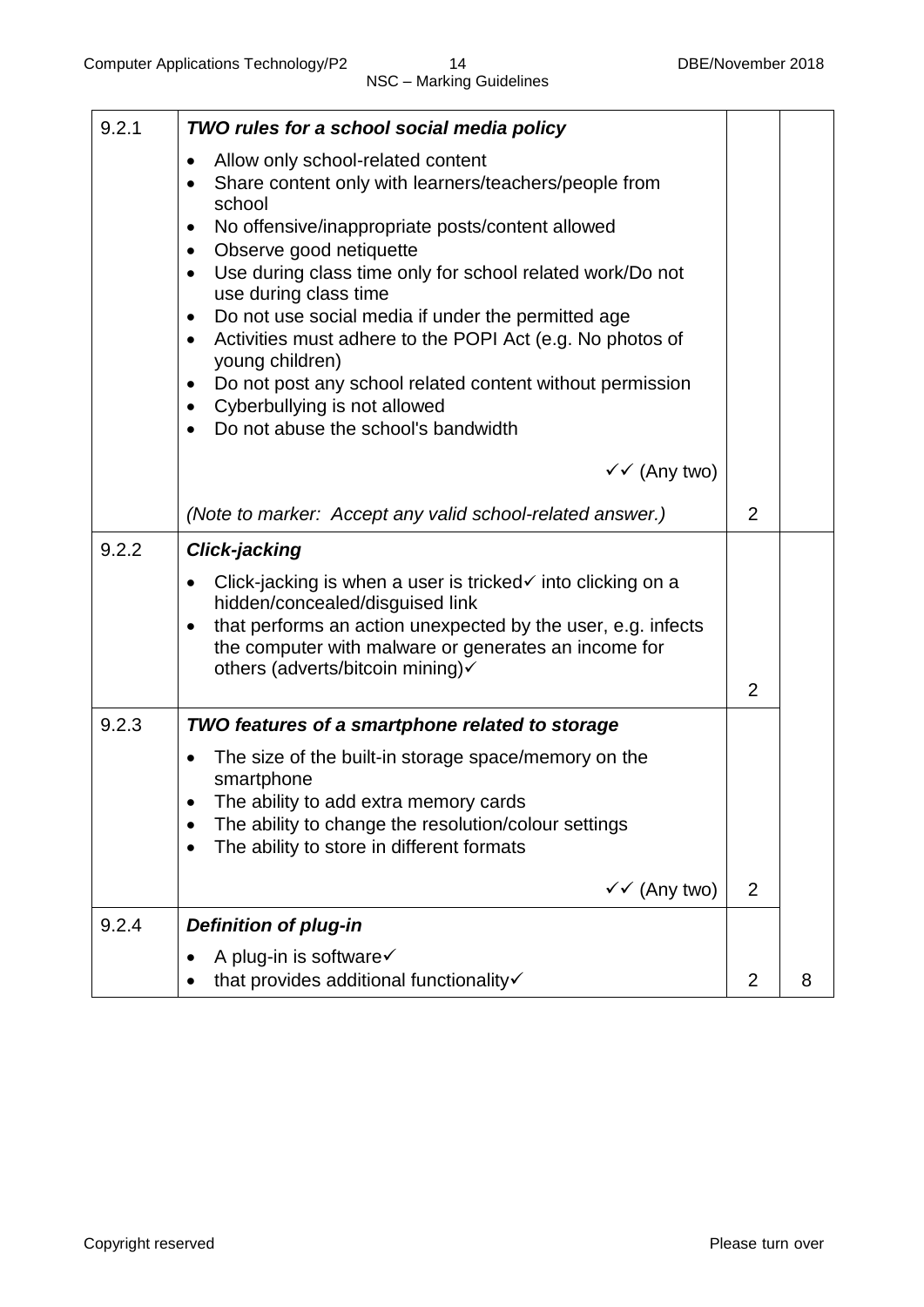| 9.3.1 | TWO ways to prevent eye strain                                                                                                                                                                                                                                                                                                                                                                                                                           |   |  |
|-------|----------------------------------------------------------------------------------------------------------------------------------------------------------------------------------------------------------------------------------------------------------------------------------------------------------------------------------------------------------------------------------------------------------------------------------------------------------|---|--|
|       | Use larger fonts<br>Adjust the lighting (screen or room)/Use blue light<br>filters/comfort view settings<br>Take regular breaks<br>$\bullet$<br>Do eye exercises, e.g. focus on an object in the distance,<br>$\bullet$<br>eye rolls, etc.<br>Ensure the mobile device is not too close to the eyes<br>Use software that helps to manage your on-screen time<br>$\bullet$<br>Wear special/anti-reflective glasses to protect the eyes, etc.<br>$\bullet$ |   |  |
|       | $\checkmark$ (Any two)                                                                                                                                                                                                                                                                                                                                                                                                                                   | 2 |  |
| 9.3.2 | TWO mental health issues related to overuse of ICT                                                                                                                                                                                                                                                                                                                                                                                                       |   |  |
|       | Anti-social behaviour<br>Lack of meaningful communication<br>$\bullet$<br>Addiction to computer games/social media/Obsessive<br>$\bullet$<br><b>Compulsive Disorder</b><br>Lower self-esteem<br>$\bullet$<br>Depression<br>$\bullet$<br>Anxiety<br>$\bullet$<br><b>Sleeping disorders</b><br>$\bullet$<br>Stress from information overload<br>$\bullet$<br>Narcissism related to selfies, etc.<br>$\bullet$                                              |   |  |
|       | $\checkmark$ (Any two)                                                                                                                                                                                                                                                                                                                                                                                                                                   | 2 |  |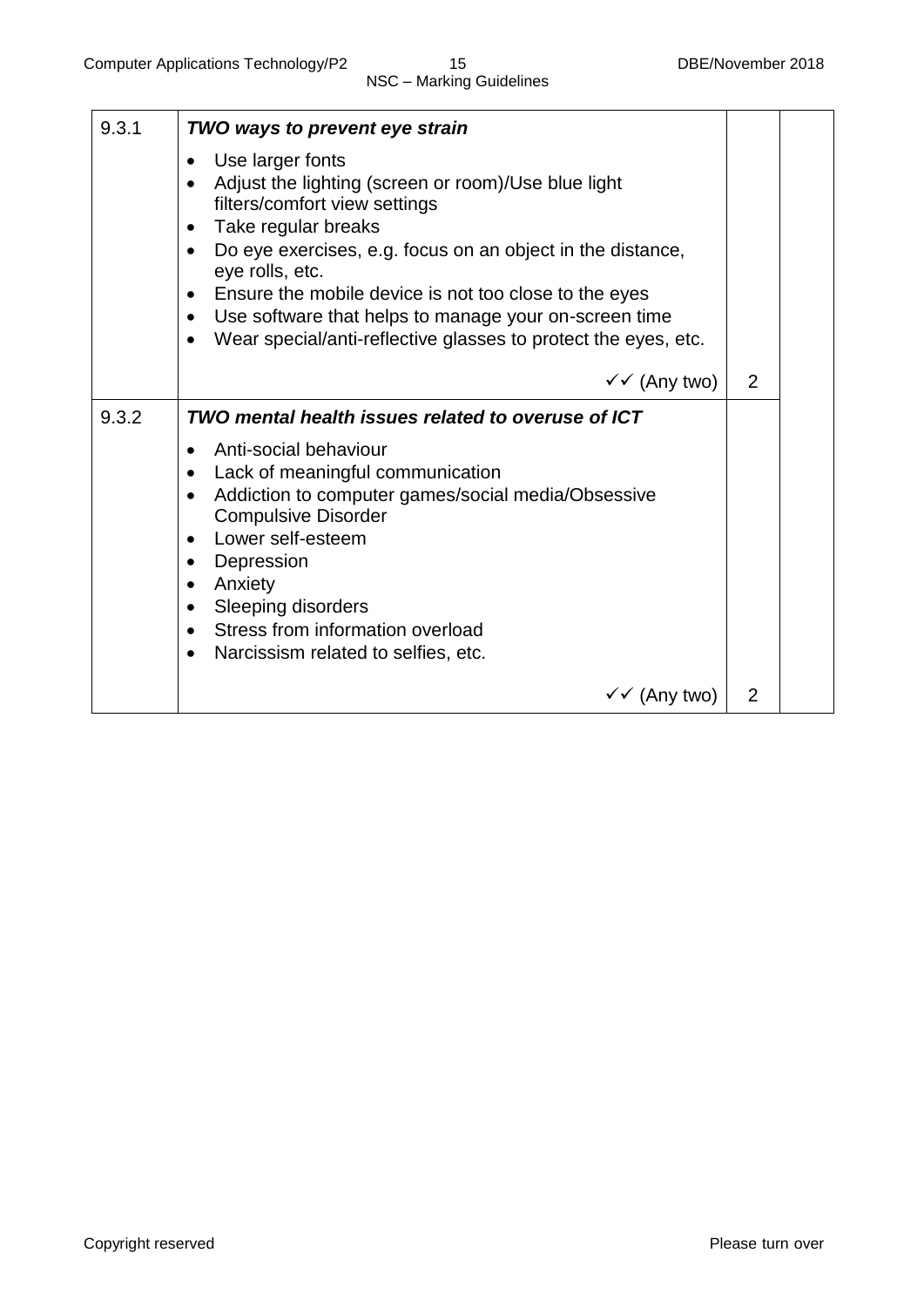| 9.3.3 | TWO positive effects of technology on education                                                                                                                                                                                                                                                                                                                                                               |                |   |
|-------|---------------------------------------------------------------------------------------------------------------------------------------------------------------------------------------------------------------------------------------------------------------------------------------------------------------------------------------------------------------------------------------------------------------|----------------|---|
|       | Ease of access to education<br>Accessing of educational resources<br>$\bullet$<br>A variety of research methods<br>$\bullet$<br><b>Collaboration/Sharing of resources</b><br>$\bullet$<br>Promotes online/lifelong learning, e.g. MOOCS<br>$\bullet$                                                                                                                                                          |                |   |
|       | <b>Enhanced presentation of learning material</b><br>Gamification of learning<br>$\bullet$<br>Educational games/Makes learning fun/Interactive learning<br>$\bullet$<br>Electronic learning environment (work at own pace/time)/<br>$\bullet$<br>Focused learning/Stimulates self-learning<br>Instant feedback to improve learner<br>$\bullet$<br>participation/performance<br>Provides realistic simulations |                |   |
|       | <b>Administration</b><br>Distributing information to many learners/parents at the<br>same time/Ease of communication<br>Timetable and school management systems, e.g. School<br>$\bullet$<br>accounting system, marks, budget, etc.                                                                                                                                                                           |                |   |
|       | <b>Assessment</b><br>Implement online assessment<br>Analysis of assessment                                                                                                                                                                                                                                                                                                                                    |                |   |
|       | <b>Environmental impact</b><br>Green computing (decrease the amount of paper used by<br>educational institutions)                                                                                                                                                                                                                                                                                             |                |   |
|       | $\checkmark$ (Any two)                                                                                                                                                                                                                                                                                                                                                                                        | $\overline{2}$ |   |
| 9.3.4 | TWO ways to prevent distractions when learners use<br>mobile devices in the classroom                                                                                                                                                                                                                                                                                                                         |                |   |
|       | Limit mobile device usage in class to educational activities<br>Confiscate/Take away mobile devices when used outside of<br>$\bullet$<br>restrictions<br>Teachers can use classroom management/interactive<br>$\bullet$<br>software<br>The school can restrict access to certain websites and<br>$\bullet$<br>services on their devices/network                                                               |                |   |
|       | $\checkmark$ (Any two)                                                                                                                                                                                                                                                                                                                                                                                        | $\overline{2}$ | 8 |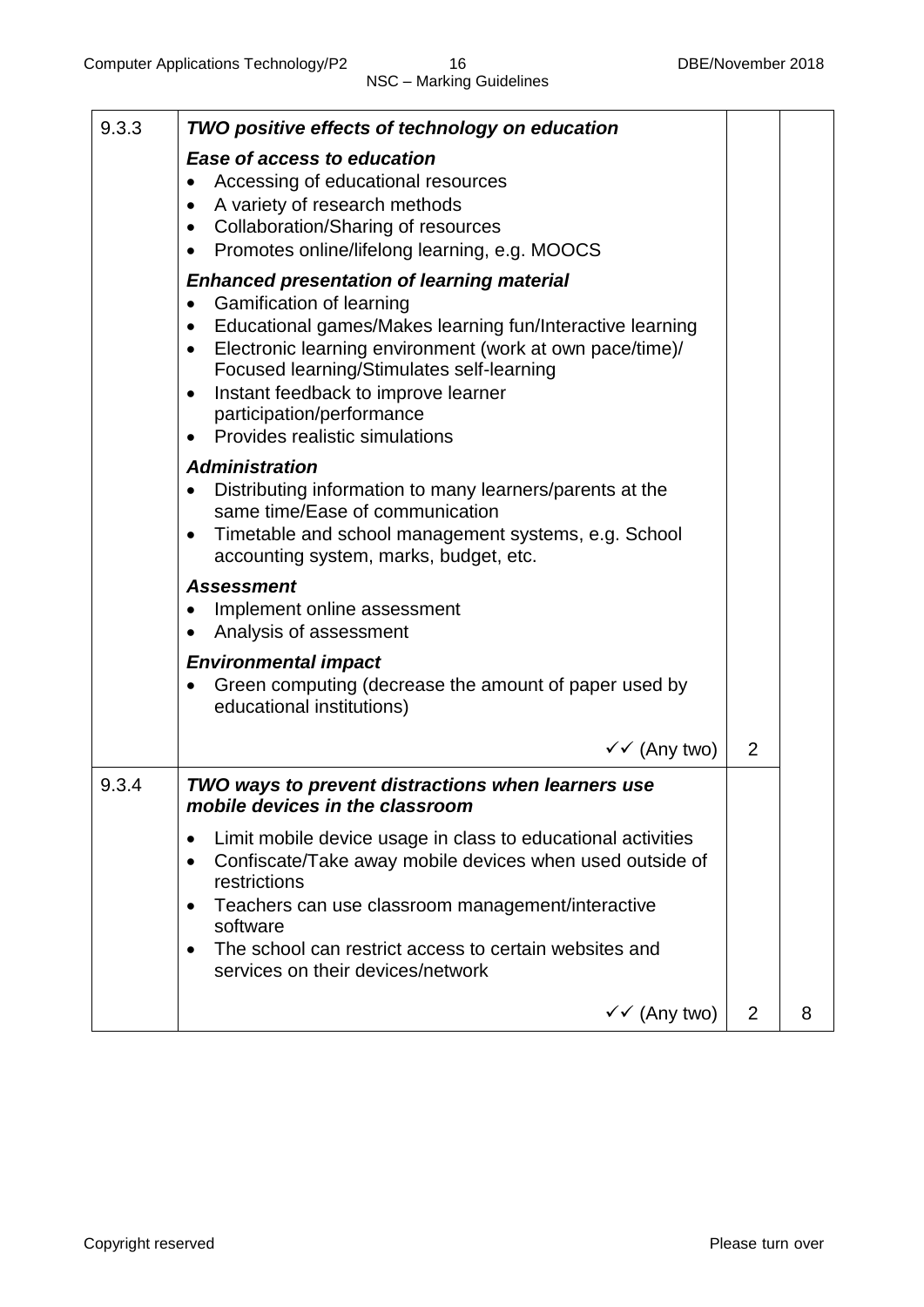| 9.4 | Formatting objects created using a word processor                                                                                                                                                                                                                                                                                                                                                                                                                   |                |
|-----|---------------------------------------------------------------------------------------------------------------------------------------------------------------------------------------------------------------------------------------------------------------------------------------------------------------------------------------------------------------------------------------------------------------------------------------------------------------------|----------------|
|     | Rotate the 67% object $\checkmark$ AND move the objects to all be<br>visible/move the objects to be in line with each other√<br>Resize the 67% object AND move it so that all objects are<br>visible/send backwards<br>Send 67% object backward AND bring 28% and 9% objects<br>forward<br>Send 67% object backward AND move 28% and 9% objects<br>Move the 9% object to the right AND rotate and reposition<br>the 67% object<br>(Any one combination $= 2$ marks) |                |
|     | (Note to marker: Accept techniques crop/no fill/wrap text<br>together with another technique)                                                                                                                                                                                                                                                                                                                                                                       | $\overline{2}$ |
| 9.5 | TWO reasons why the image is difficult to interpret                                                                                                                                                                                                                                                                                                                                                                                                                 |                |
|     | There are no labels/captions for each percentage<br>Do not know what each colour represents/No colour grading<br>$\bullet$<br>There is no description/No legend if it is a chart<br>$\bullet$<br>Title is incomplete/meaningless/does not give context<br>$\bullet$<br>No axis titles if it is a chart in a spreadsheet                                                                                                                                             |                |
|     | $\checkmark$ (Any two)                                                                                                                                                                                                                                                                                                                                                                                                                                              | 2              |
|     |                                                                                                                                                                                                                                                                                                                                                                                                                                                                     | [25]           |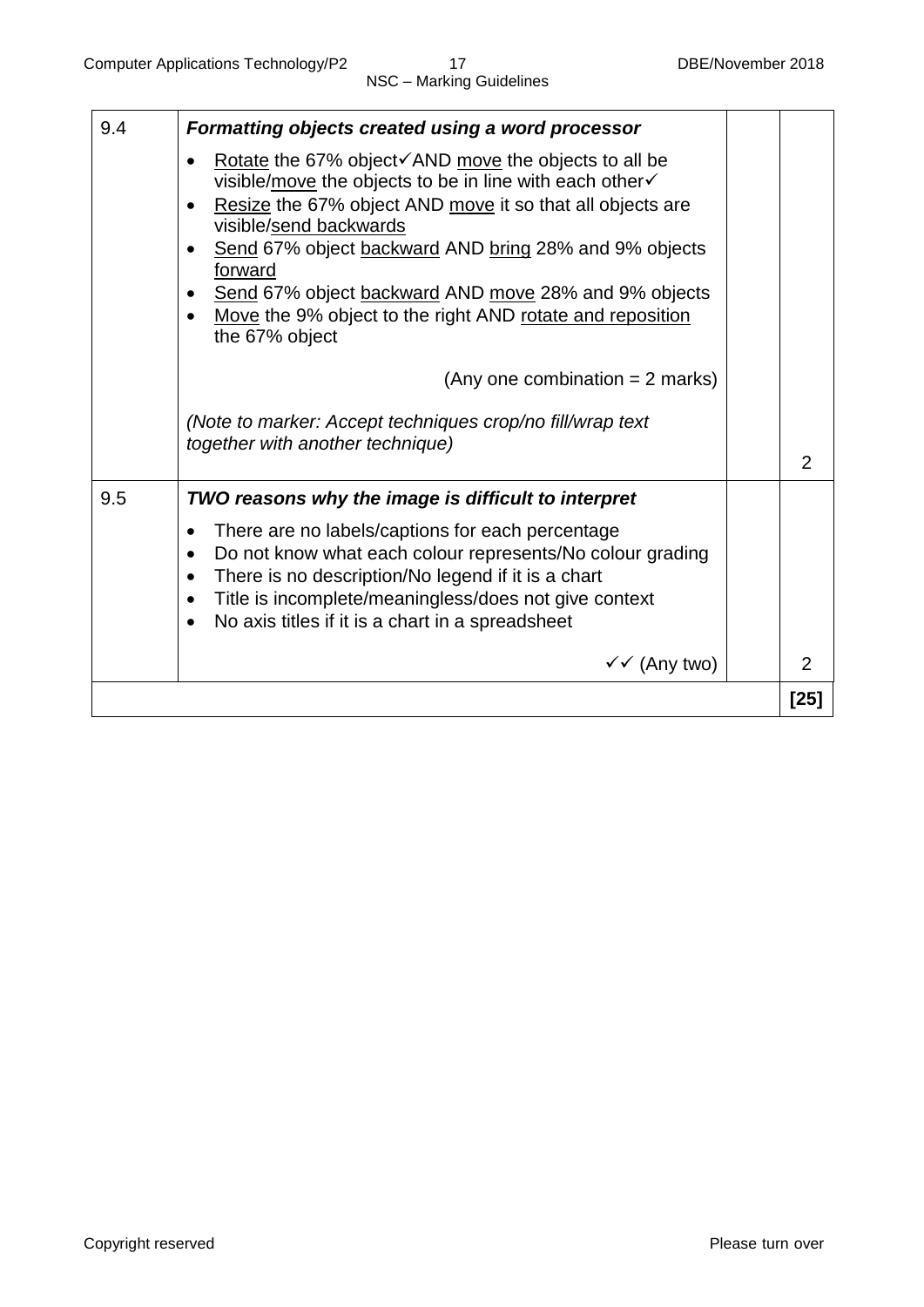#### **QUESTION 10: INTEGRATED SCENARIO**

| 10.1.1 | Define minimum system requirements                                                                                                                                                                          |                |   |
|--------|-------------------------------------------------------------------------------------------------------------------------------------------------------------------------------------------------------------|----------------|---|
|        | The lowest/minimum hardware/software specifications required√<br>to load specific applications/software√                                                                                                    | $\overline{2}$ |   |
| 10.1.2 | TWO hardware components that enable data analysis (not<br>motherboard)                                                                                                                                      |                |   |
|        | <b>CPU/GPU</b><br><b>RAM</b><br>HDD/SSD                                                                                                                                                                     |                |   |
|        | $\checkmark$ (Any two)                                                                                                                                                                                      | $\overline{2}$ |   |
| 10.1.3 | TWO reasons for computers slowing down                                                                                                                                                                      |                |   |
|        | Not enough disk space<br>٠<br>Hard drive becomes fragmented/is failing<br>$\bullet$<br>Viruses, worms, spyware/Rogue programs using CPU<br>$\bullet$<br><b>Registry bloat</b><br>Too many start-up programs |                |   |
|        | Too many programs running at <b>once</b> /in the background/Updates<br>overloading the PC                                                                                                                   |                |   |
|        | Newer apps are larger and require more resources                                                                                                                                                            |                |   |
|        | $\checkmark$ (Any two)                                                                                                                                                                                      | $\overline{2}$ |   |
| 10.2.1 | <b>Component to connect to a network</b>                                                                                                                                                                    |                |   |
|        | NIC√/dongle                                                                                                                                                                                                 | 1              |   |
| 10.2.2 | TWO reasons for NOT installing a peer-to-peer network                                                                                                                                                       |                |   |
|        | Lacks security for unauthorised access<br>No centralised management of network resources<br>Virus protection is the responsibility of each individual user                                                  |                |   |
|        | $\checkmark$ (Any two)                                                                                                                                                                                      | $\overline{2}$ |   |
| 10.2.3 | Wired media to connect the library computers                                                                                                                                                                |                |   |
|        | UTP√/STP cable/ LAN cable/Ethernet cable/Network cable                                                                                                                                                      | 1              |   |
| 10.2.4 | Device to connect LAN to the internet                                                                                                                                                                       |                |   |
|        | Router√/Modem                                                                                                                                                                                               | 1              | 5 |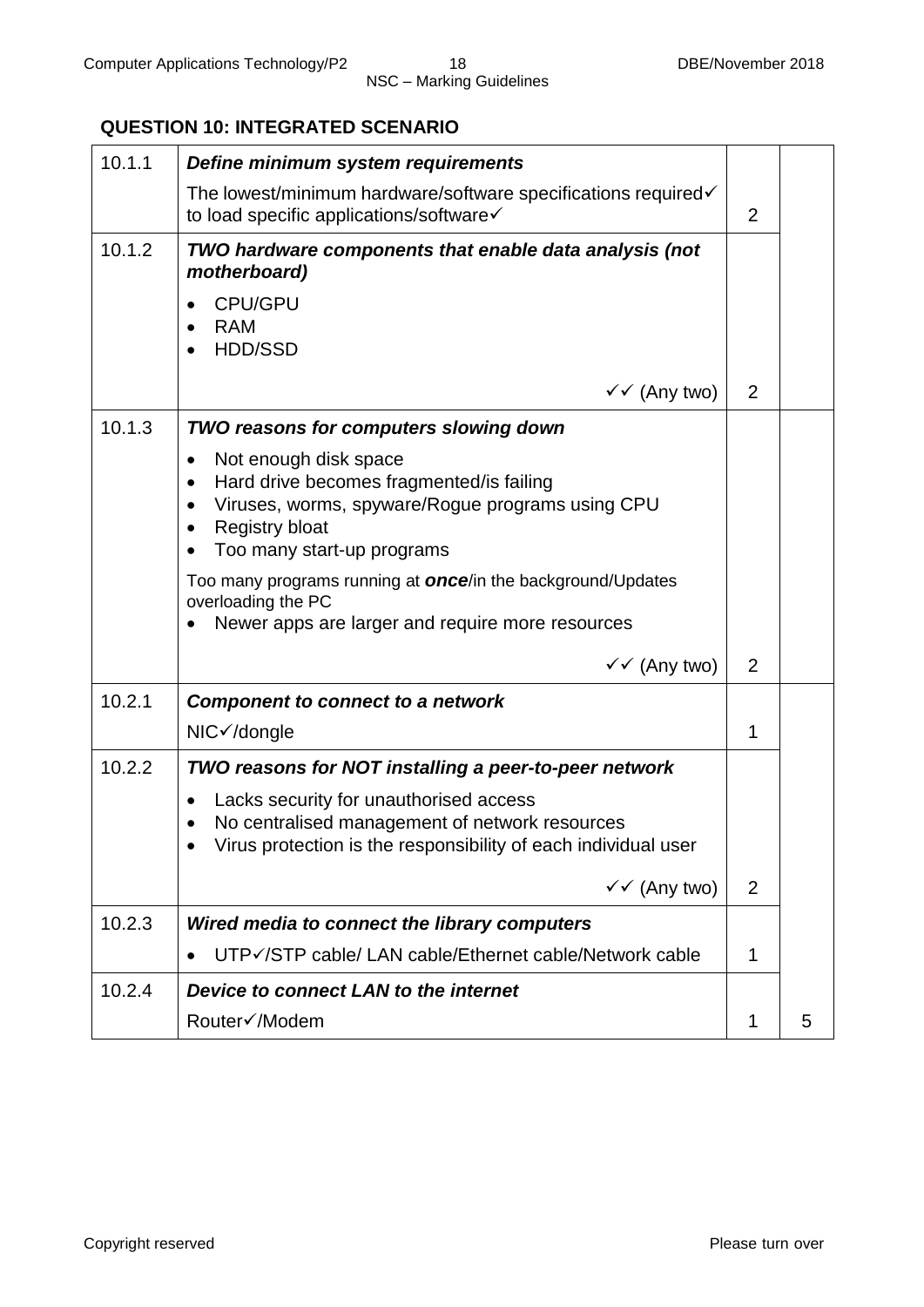| 10.3.1 | TWO reasons for using cloud storage for backup                                                                                                                                                                                                                                                                                                                                                                                                                               |                |   |
|--------|------------------------------------------------------------------------------------------------------------------------------------------------------------------------------------------------------------------------------------------------------------------------------------------------------------------------------------------------------------------------------------------------------------------------------------------------------------------------------|----------------|---|
|        | Data is available from anywhere/any device as long as cloud<br>service is available<br>Saves HDD space on the local workstation<br>$\bullet$<br>If computers are stolen, data will still be accessible<br>$\bullet$<br>Some cloud backup services are free<br>$\bullet$<br>Documents can be shared with others<br>$\bullet$<br>Backups would be held offsite<br>$\bullet$<br>Backups are managed by the provider<br>$\bullet$<br>Storage can be easily upgraded<br>$\bullet$ |                |   |
|        | $\checkmark$ (Any two)                                                                                                                                                                                                                                                                                                                                                                                                                                                       |                |   |
|        | (Note to marker: Accept reference to cost only if it is qualified)                                                                                                                                                                                                                                                                                                                                                                                                           | $\overline{2}$ |   |
| 10.3.2 | TWO reasons to restore data from a backup                                                                                                                                                                                                                                                                                                                                                                                                                                    |                |   |
|        | Computer/Data may be stolen<br>$\bullet$<br>Data may be corrupted<br>$\bullet$<br>May be a victim of ransomware<br>$\bullet$<br>Hard drive may crash/Hardware failure<br>$\bullet$<br>Accidental deletion/loss of data<br>Recently installed software has made the system unstable<br>$\bullet$                                                                                                                                                                              |                |   |
|        | $\checkmark$ (Any two)                                                                                                                                                                                                                                                                                                                                                                                                                                                       | $\overline{2}$ | 4 |
| 10.4.1 | <b>Bullet list tag</b>                                                                                                                                                                                                                                                                                                                                                                                                                                                       |                |   |
|        | Unordered list $\checkmark$ tag / <ul> / list item tag / <li></li></ul>                                                                                                                                                                                                                                                                                                                                                                                                      | 1              |   |
| 10.4.2 | Tag to create an open line in paragraph                                                                                                                                                                                                                                                                                                                                                                                                                                      |                |   |
|        | Paragraph√ tag/ <p> / break tag / <br/></p>                                                                                                                                                                                                                                                                                                                                                                                                                                  | 1              |   |
| 10.4.3 | TWO changes to HTML code to correct a table                                                                                                                                                                                                                                                                                                                                                                                                                                  |                |   |
|        | There should be <tr> and </tr> tags around every row of<br><td></td> tags√<br>The                                                                                                                                                                                                                                                                                                                                                                                            |                |   |
|        |                                                                                                                                                                                                                                                                                                                                                                                                                                                                              |                |   |

 tag should be moved to the end√ $\overline{2}$ | 4 || 10.5.1 | Display cell contents without column adjustment |  |  |
|  | Wrap text/Alt+ before 'Earned'Reduce font sizeChange text rotation/direction/alignment $\bullet$ | 1 |  |
|  | $\checkmark$  (Any one) |  |  |
| 10.5.2 | **Cell formatting in spreadsheets**Formatted as text√/Centred | 1 | 6 |
|  |  |  |  |